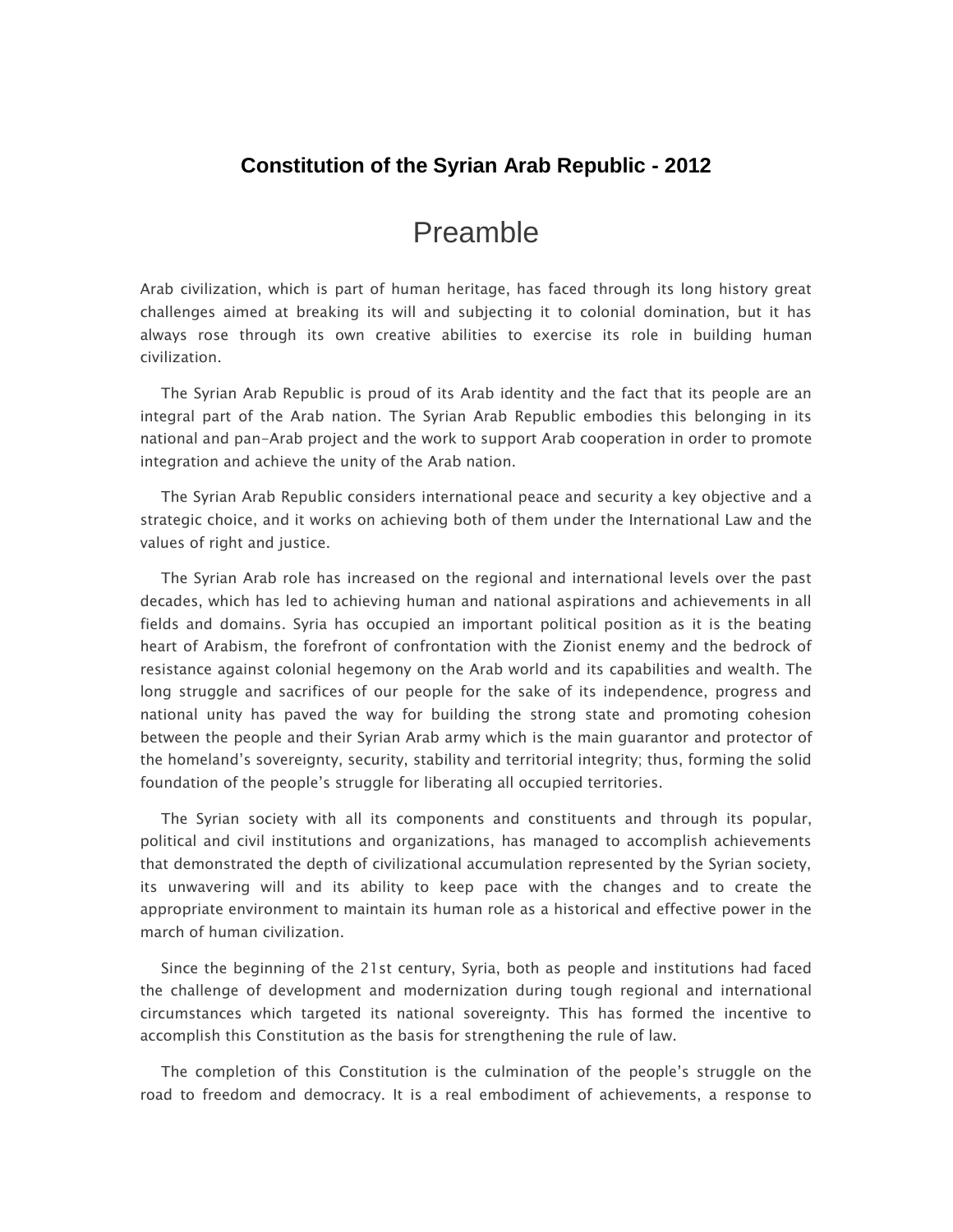shifts and changes, an evidence of organizing the march of the state towards the future, a regulator of the movement of its institutions and a source of legislation. All of this is attainable through a system of fundamental principles that enshrines independence, sovereignty and the rule of the people based on election, political and party pluralism and the protection of national unity, cultural diversity, public freedoms, human rights, social justice, equality, equal opportunities, citizenship and the rule of law, where the society and the citizen are the objective and purpose for which every national effort is dedicated. Preserving the dignity of the society and the citizen is an indicator of the civilization of the country and the prestige of the state.

# Title I: Basic Principles

# Chapter I: Political Principles

## Article 1

The Syrian Arab Republic is a democratic state with full sovereignty, indivisible, and may not waive any part of its territory, and is part of the Arab homeland; The people of Syria are part of the Arab nation.

## Article 2

The system of governance in the state shall be a republican system; Sovereignty is an attribute of the people; and no individual or group may claim sovereignty. Sovereignty shall be based on the principle of the rule of the people by the people and for the people; The People shall exercise their sovereignty within the aspects and limits prescribed in the Constitution.

## Article 3

The religion of the President of the Republic is Islam; Islamic jurisprudence shall be a major source of legislation; The State shall respect all religions, and ensure the freedom to perform all the rituals that do not prejudice public order; The personal status of religious communities shall be protected and respected.

Article 4

The official language of the state is Arabic.

Article 5

The capital of the state is Damascus.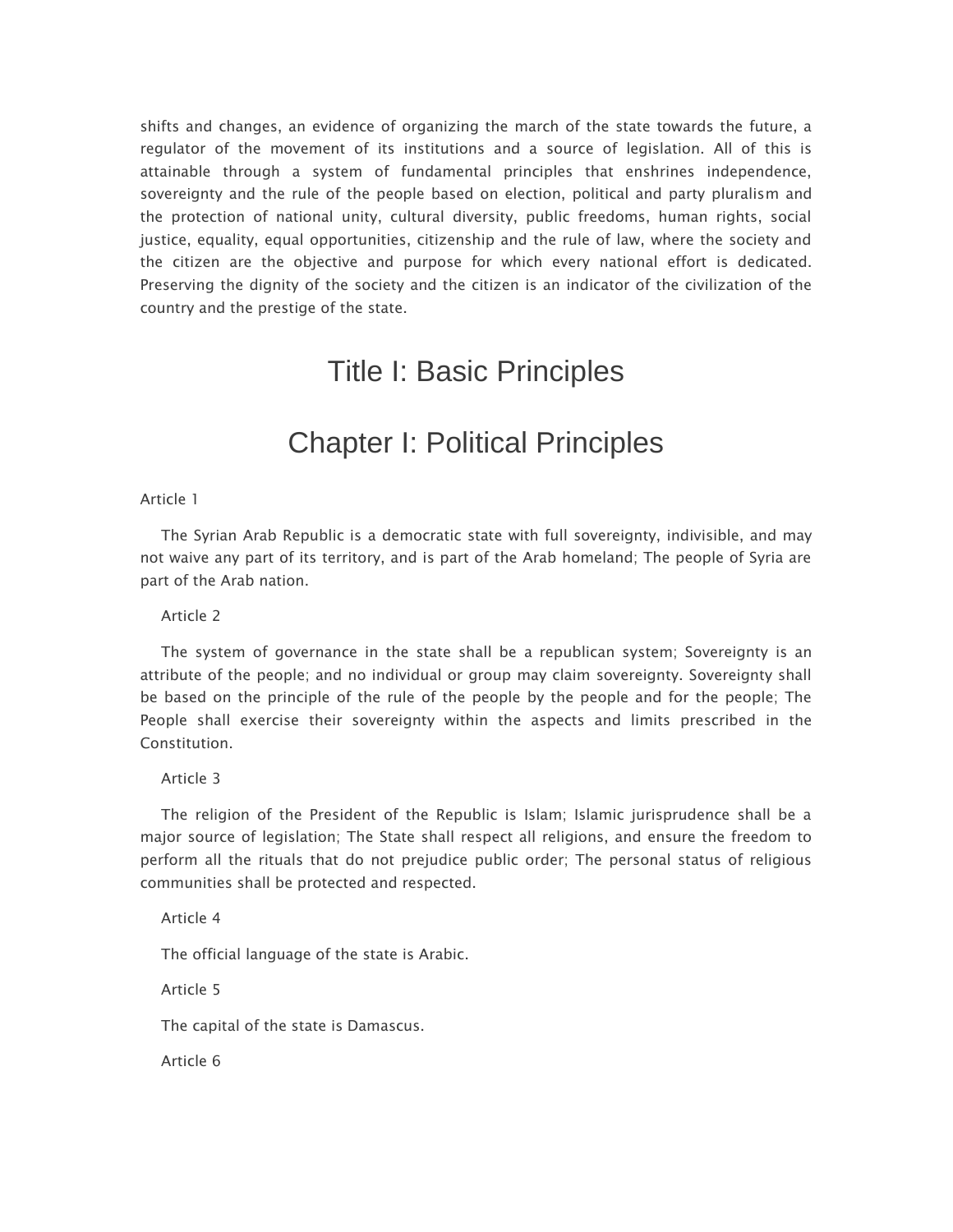The flag of the Syrian Arab Republic consists of three colors: red, white and black, in addition to two stars, each with five heads of green color. The flag is rectangular in shape; its width equals two thirds of its length and consists of three rectangles evenly spaced along the flag, the highest in red, the middle in white and lowest in black, and the two stars are in the middle of the white rectangle; The law identifies the state's emblem, its national anthem and the respective provisions.

## Article 7

The constitutional oath shall be as follows: "I swear by the Almighty God to respect the country's constitution, laws and Republican system, to look after the interests and freedoms of the people, to safeguard the homeland's sovereignty, independence, freedom and to defend its territorial integrity and to act in order to achieve social justice and the unity of the Arab Nation".

#### Article 8

1. The political system of the state shall be based on the principle of political pluralism, and exercising power democratically through the ballot box;

2. Licensed political parties and constituencies shall contribute to the national political life, and shall respect the principles of national sovereignty and democracy;

3. The law shall regulate the provisions and procedures related to the formation of political parties;

4. Carrying out any political activity or forming any political parties or groupings on the basis of religious, sectarian, tribal, regional, class-based, professional, or on discrimination based on gender, origin, race or color may not be undertaken;

5. Public office or public money may not be exploited for a political, electoral or party interest.

#### Article 9

As a national heritage that promotes national unity in the framework of territorial integrity of the Syrian Arab Republic, the Constitution shall guarantee the protection of cultural diversity of the Syrian society with all its components and the multiplicity of its tributaries.

#### Article 10

Public organizations, professional unions and associations shall be bodies that group citizens in order to develop society and attain the interests of its members. The State shall guarantee the independence of these bodies and the right to exercise public control and participation in various sectors and councils defined in laws; in areas which achieve their objectives, and in accordance with the terms and conditions prescribed by law.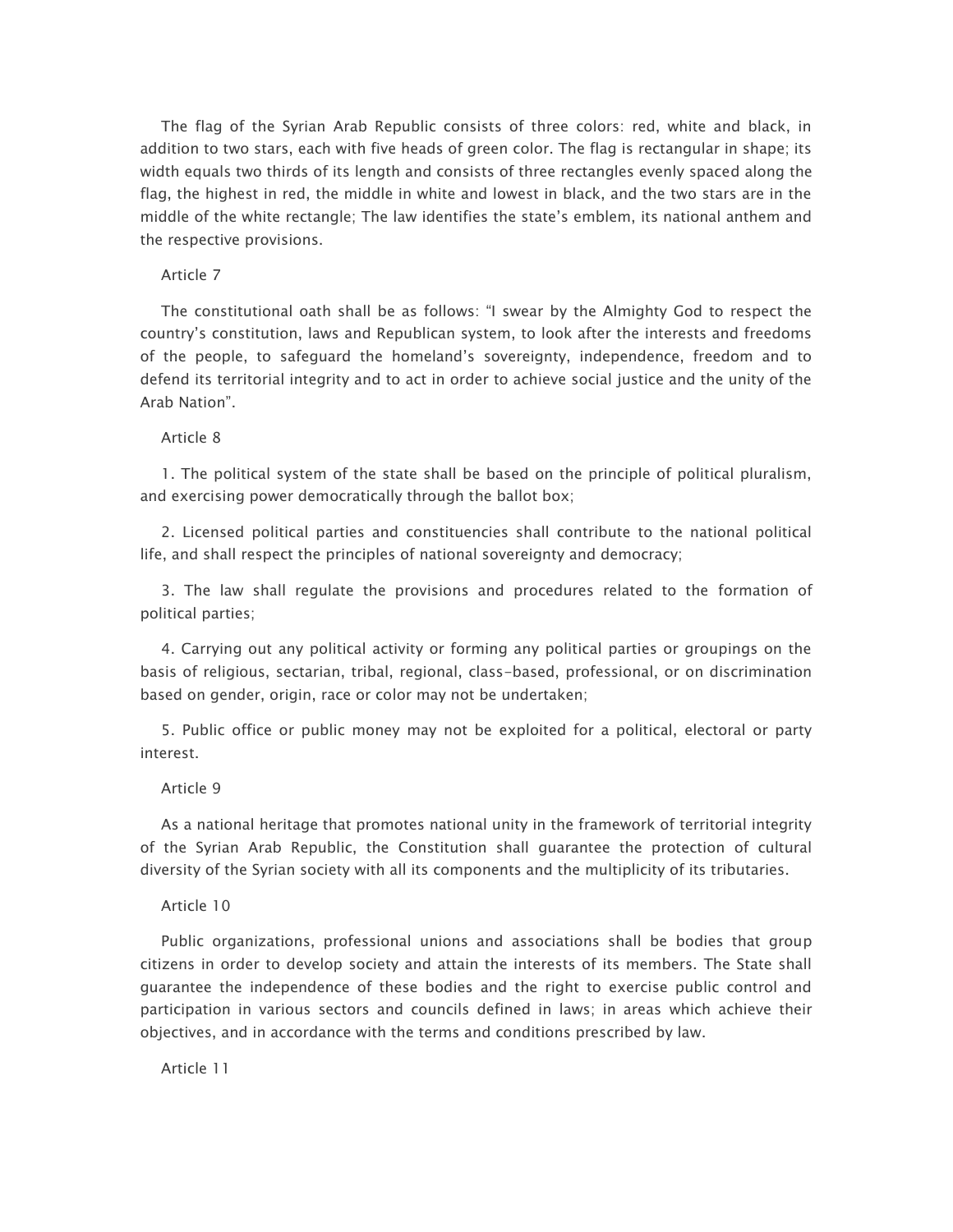The army and the armed forces shall be a national institution responsible for defending the security of the homeland and its territorial integrity. This institution shall be in the service of the people's interests and the protection of its objectives and national security.

## Article 12

Democratically elected councils at the national or local level shall be institutions through which citizens exercise their role in sovereignty, state-building and leading society.

# Chapter II: Economic Principles

## Article 13

1. The national economy shall be based on the principle of developing public and private economic activity through economic and social plans aiming at increasing the national income, developing production, raising the individual's living standards and creating jobs;

2. Economic policy of the state shall aim at meeting the basic needs of individuals and society through the achievement of economic growth and social justice in order to reach comprehensive, balanced and sustainable development;

3. The State shall guarantee the protection of producers and consumers, foster trade and investment, prevent monopoly in various economic fields and work on developing human resources and protecting the labor force in a way that serves the national economy.

Article 14

Natural resources, facilities, institutions and public utilities shall be publicly owned, and the state shall invest and oversee their management for the benefit of all people, and the citizens' duty is to protect them.

Article 15

Collective and individual private ownership shall be protected in accordance with the following basis:

1. General confiscation of funds shall be prohibited;

2. Private ownership shall not be removed except in the public interest by a decree and against fair compensation according to the law;

3. Confiscation of private property shall not be imposed without a final court ruling;

4. Private property may be confiscated for necessities of war and disasters by a law and against fair compensation;

5. Compensation shall be equivalent to the real value of the property.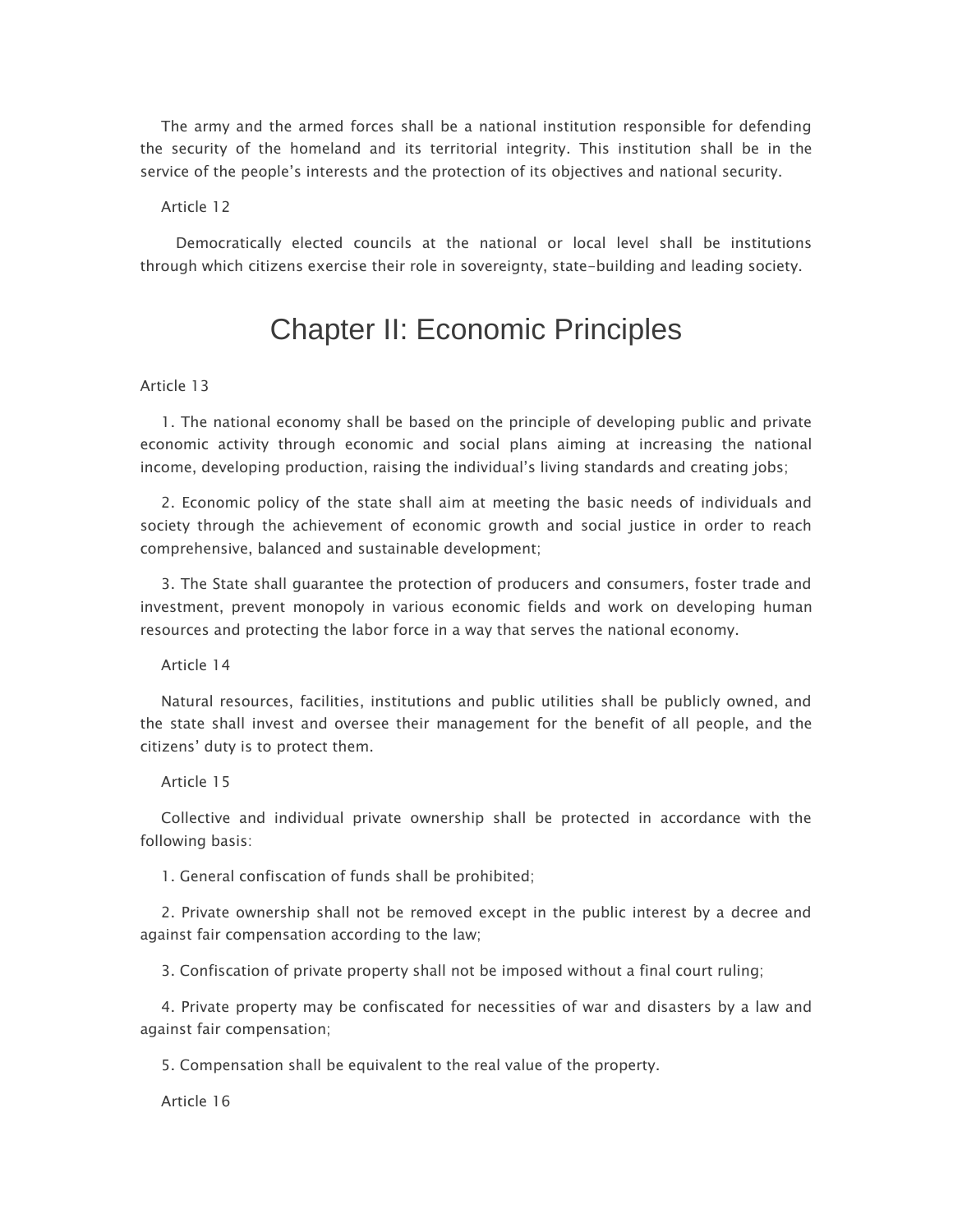The law shall determine the maximum level of agricultural ownership and agricultural investment to ensure the protection of the farmer and the agricultural laborer from exploitation and to ensure increased production.

Article 17

The right of inheritance shall be maintained in accordance with the law.

Article 18

1. Taxes, fees and overhead costs shall not be imposed except by a law;

2. The tax system shall be based on a fair basis; and taxes shall be progressive in a way that achieves the principles of equality and social justice.

## Chapter III: Social Principles

#### Article 19

Society in the Syrian Arab Republic shall be based on the basis of solidarity, symbiosis and respect for the principles of social justice, freedom, equality and maintenance of human dignity of every individual.

#### Article 20

1. The family shall be the nucleus of society and the law shall maintain its existence and strengthen its ties;

2. The state shall protect and encourage marriage, and shall work on removing material and social obstacles that hinder it. The state shall also protect maternity and childhood, take care of young children and youth and provide the suitable conditions for the development of their talents.

#### Article 21

Martyrdom for the sake of the homeland shall be a supreme value, and the State shall guarantee the families of the martyrs in accordance with the law.

## Article 22

1. The state shall guarantee every citizen and his family in cases of emergency, sickness, disability, orphan-hood and old age;

2. The state shall protect the health of citizens and provide them with the means of prevention, treatment and medication.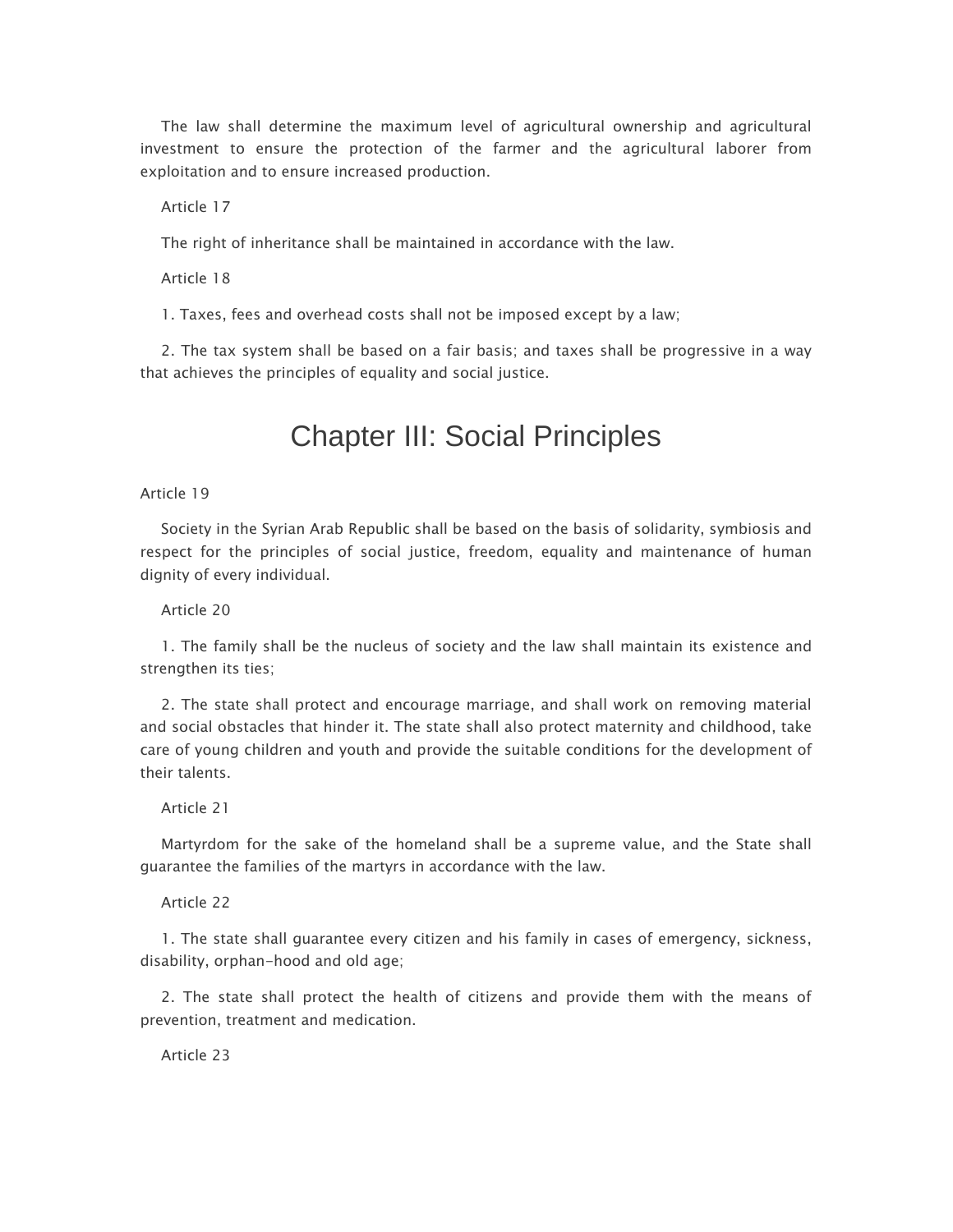The state shall provide women with all opportunities enabling them to effectively and fully contribute to the political, economic, social and cultural life, and the state shall work on removing the restrictions that prevent their development and participation in building society.

Article 24

The state shall shoulder, in solidarity with the community, the burdens resulting from natural disasters.

Article 25

Education, health and social services shall be the basic pillars for building society, and the state shall work on achieving balanced development among all regions of the Syrian Arab Republic.

Article 26

1. Public service shall be a responsibility and an honor the purpose of which is to achieve public interest and to serve the people;

2. Citizens shall be equal in assuming the functions of public service, and the law shall determine the conditions of assuming such functions and the rights and duties assigned to them.

Article 27

Protection of the environment shall be the responsibility of the state and society and it shall be the duty of every citizen.

# Chapter IV: Educational and Cultural Principles

## Article 28

The educational system shall be based on creating a generation committed to its identity, heritage, belonging and national unity.

Article 29

1. Education shall be a right guaranteed by the state, and it is free at all levels. The law shall regulate the cases where education could not be free at universities and government institutes;

2. Education shall be compulsory until the end of basic education stage, and the state shall work on extending compulsory education to other stages;

3. The state shall oversee education and direct it in a way that achieves the link between it and the needs of society and the requirements of development;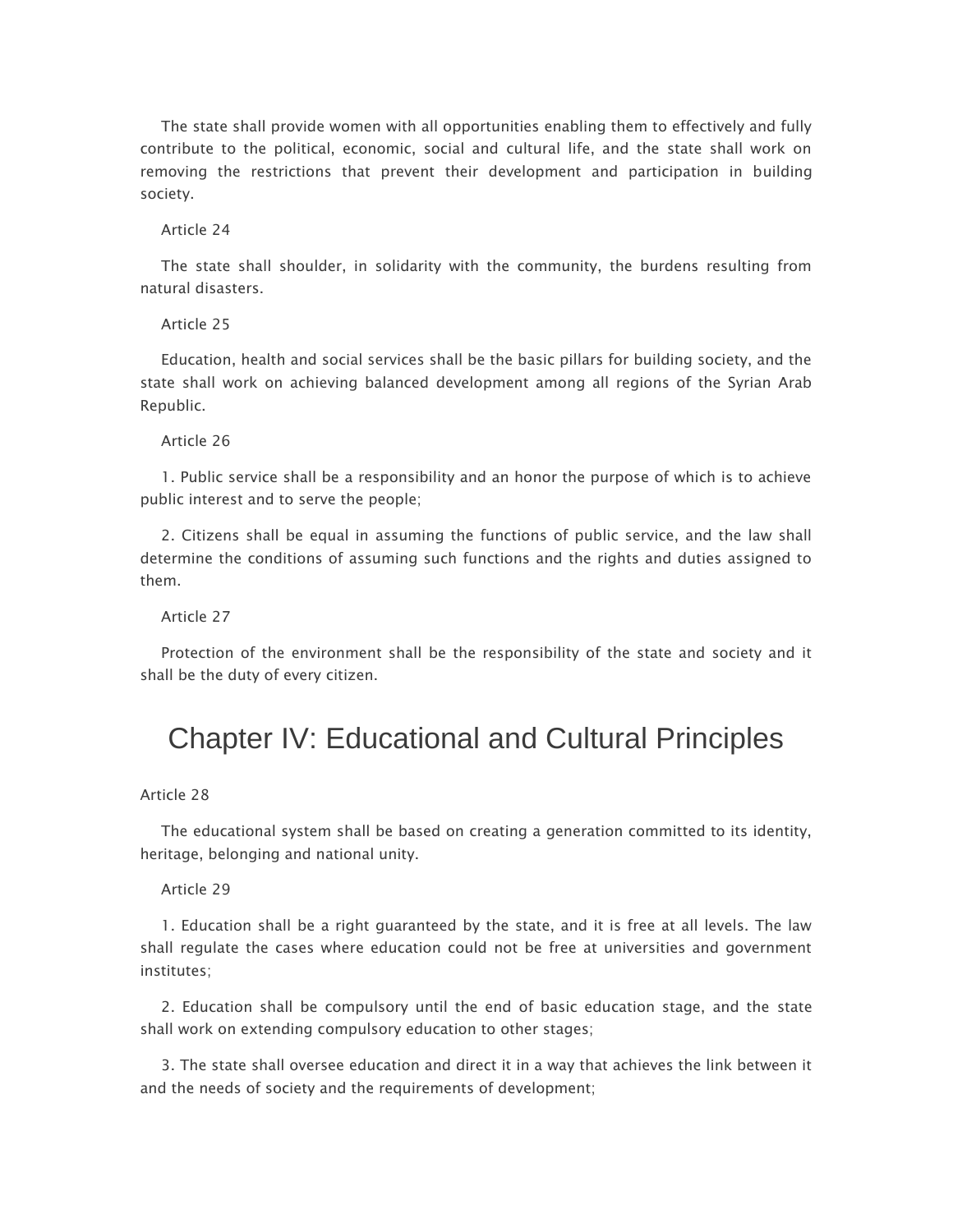4. The law shall regulate the state's supervision of private educational institutions.

Article 30

Physical education shall be an essential pillar in building society; and the state shall encourage it to prepare a generation which is physically, morally and intellectually fit.

Article 31

The state shall support scientific research and all its requirements, ensure the freedom of scientific, literary, artistic and cultural creativity and provide the necessary means for that end. The state shall provide any assistance for the progress of sciences and arts, and shall encourage scientific and technical inventions, creative skills and talents and protect their results.

Article 32

The state shall protect antiquities, archaeological and heritage sites and objects of artistic, historical and cultural value.

# Title II: Rights, Freedoms and the Rule of Law

# Chapter I: Rights and Freedoms

## Article 33

1. Freedom shall be a sacred right and the state shall guarantee the personal freedom of citizens and preserve their dignity and security;

2. Citizenship shall be a fundamental principle which involves rights and duties enjoyed by every citizen and exercised according to law;

3. Citizens shall be equal in rights and duties without discrimination among them on grounds of sex, origin, language, religion or creed;

4. The state shall guarantee the principle of equal opportunities among citizens.

Article 34

Every citizen shall have the right to participate in the political, economic, social and cultural life and the law shall regulate this.

Article 35

Every citizen shall be subjected to the duty of respecting the Constitution and laws.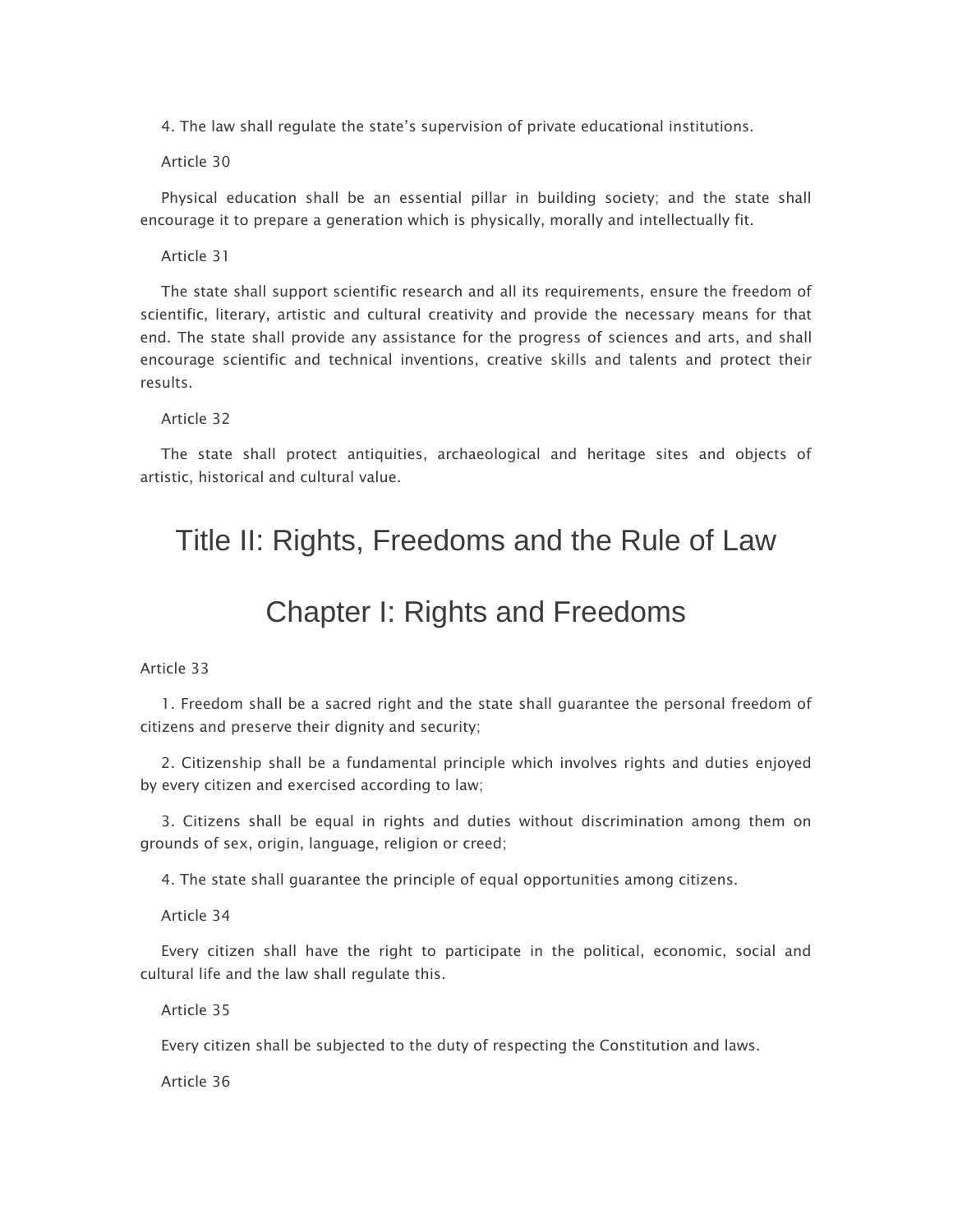1. The inviolability of private life shall be protected by the law;

2. Houses shall not be entered or inspected except by an order of the competent judicial authority in the cases prescribed by law.

Article 37

Confidentiality of postal correspondence, telecommunications and radio and other communication shall be guaranteed in accordance with the law.

Article 38

1. No citizen may be deported from the country, or prevented from returning to it;

2. No citizen may be extradited to any foreign entity;

3. Every citizen shall have the right to move in or leave the territory of the state, unless prevented by a decision from the competent court or the public prosecution office or in accordance with the laws of public health and safety.

Article 39

Political refugees shall not be extradited because of their political beliefs or for their defense of freedom.

Article 40

1. Work shall be a right and a duty for every citizen, and the state shall endeavor to provide for all citizens, and the law shall organize work, its conditions and the workers' rights;

2. Each worker shall have a fair wage according to the quality and output of the work; this wage shall be no less than the minimum wage that ensures the requirements of living and changes in living conditions;

3. The state shall guarantee social and health security of workers.

Article 41

Payment of taxes, fees and public costs shall be a duty in accordance with the law.

Article 42

1. Freedom of belief shall be protected in accordance with the law;

2. Every citizen shall have the right to freely and openly express his views whether in writing or orally or by all other means of expression.

Article 43

The state shall guarantee freedom of the press, printing and publishing, the media and its independence in accordance with the law.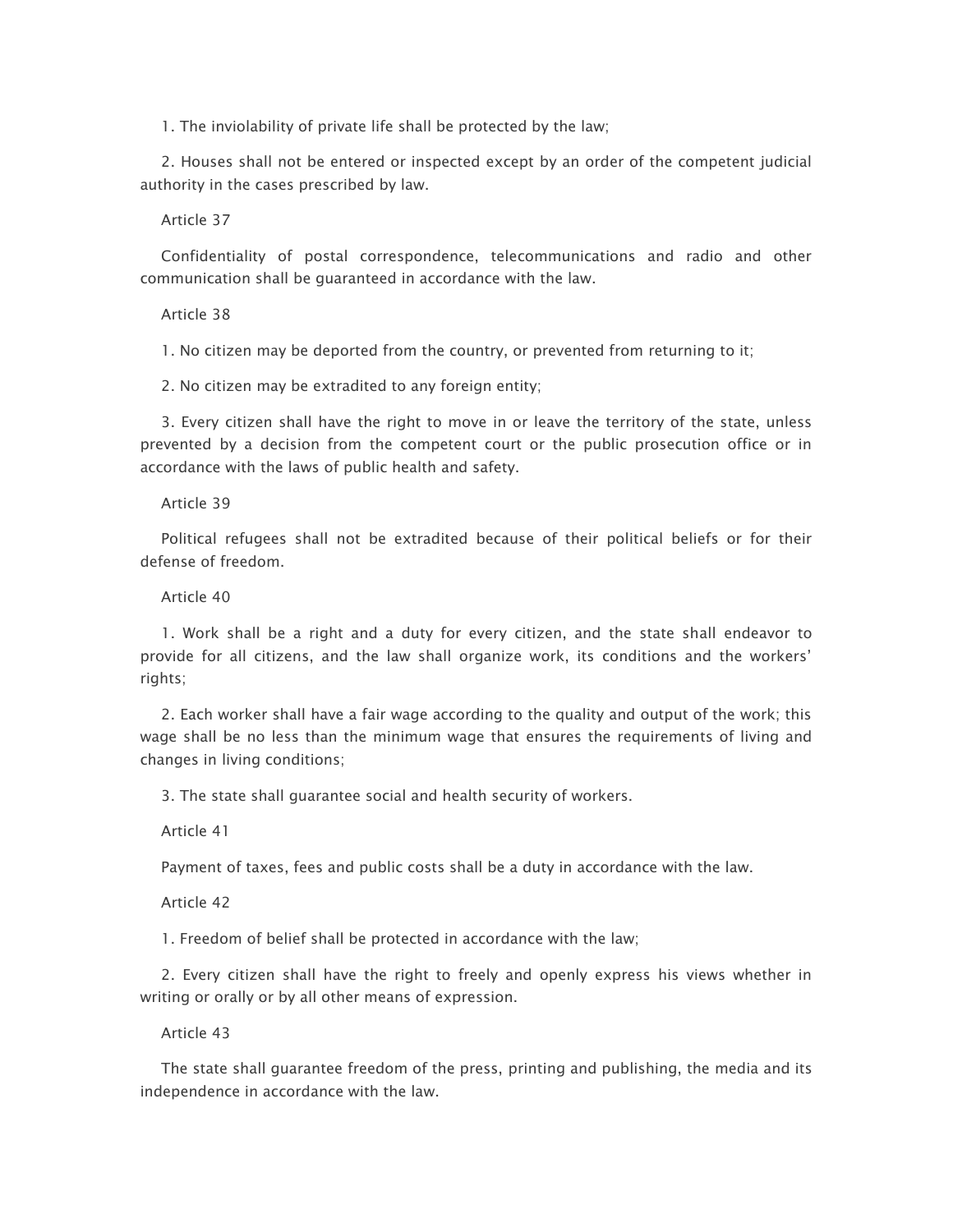Citizens shall have the right to assemble, peacefully demonstrate and to strike from work within the framework of the Constitution principles, and the law shall regulate the exercise of these rights.

Article 45

Freedom of forming associations and unions shall be based on a national basis, for lawful purposes and by peaceful means which are guaranteed in accordance with the terms and conditions prescribed by law.

Article 46

1. Compulsory military service shall be a sacred duty and is regulated by a law;

2. Defending the territorial integrity of the homeland and maintaining the secrets of state shall be a duty of every citizen.

Article 47

The state shall guarantee the protection of national unity, and the citizens' duty is to maintain it.

Article 48

The law shall regulate the Syrian Arab citizenship.

Article 49

Election and referendum are the right and duty of the citizens and the law shall regulate their exercise.

## Chapter II: The Rule of Law

Article 50

The rule of law shall be the basis of governance in the state.

Article 51

1. Punishment shall be personal; no crime and no punishment except by a law;

2. Every defendant shall be presumed innocent until convicted by a final court ruling in a fair trial;

3. The right to conduct litigation and remedies, review, and the defense before the judiciary shall be protected by the law, and the state shall guarantee legal aid to those who are incapable to do so, in accordance with the law;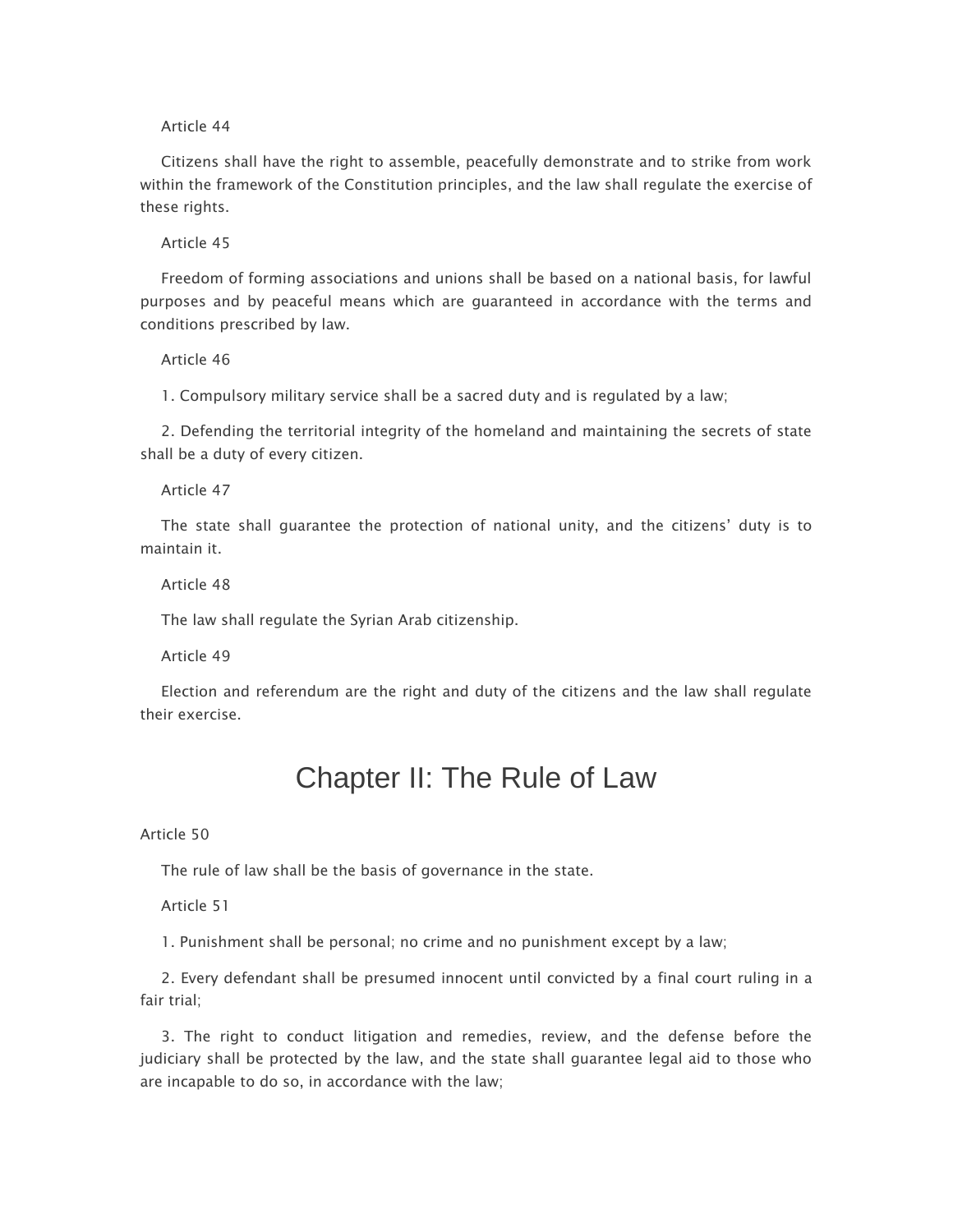4. Any provision of the law shall prohibit the immunity of any act or administrative decision from judicial review.

#### Article 52

Provisions of the laws shall only apply to the date of its commencement and shall not have a retroactive effect, and it may apply otherwise in matters other than criminal.

#### Article 53

1. No one may be investigated or arrested, except under an order or decision issued by the competent judicial authority, or if he was arrested in the case of being caught in the act, or with intent to bring him to the judicial authorities on charges of committing a felony or misdemeanor;

2. No one may be tortured or treated in a humiliating manner, and the law shall define the punishment for those who do so;

3. Any person who is arrested must be informed of the reasons for his arrest and his rights, and may not be incarcerated in front of the administrative authority except by an order of the competent judicial authority;

4. Every person sentenced by a final ruling, carried out his sentence and the ruling proved wrong shall have the right to ask the state for compensation for the damage he suffered.

#### Article 54

Any assault on individual freedom, on the inviolability of private life or any other rights and public freedoms guaranteed by the Constitution shall be considered a punishable crime by the law.

## Title III: State Authorities

## Chapter I: Legislative Authority

#### Article 55

The legislative authority of the state shall be assumed by the People's Assembly in accordance with the manner prescribed in the Constitution.

#### Article 56

The People's Assembly term shall be for four calendar years from the date of its first meeting and it may not be extended except in case of war by a law.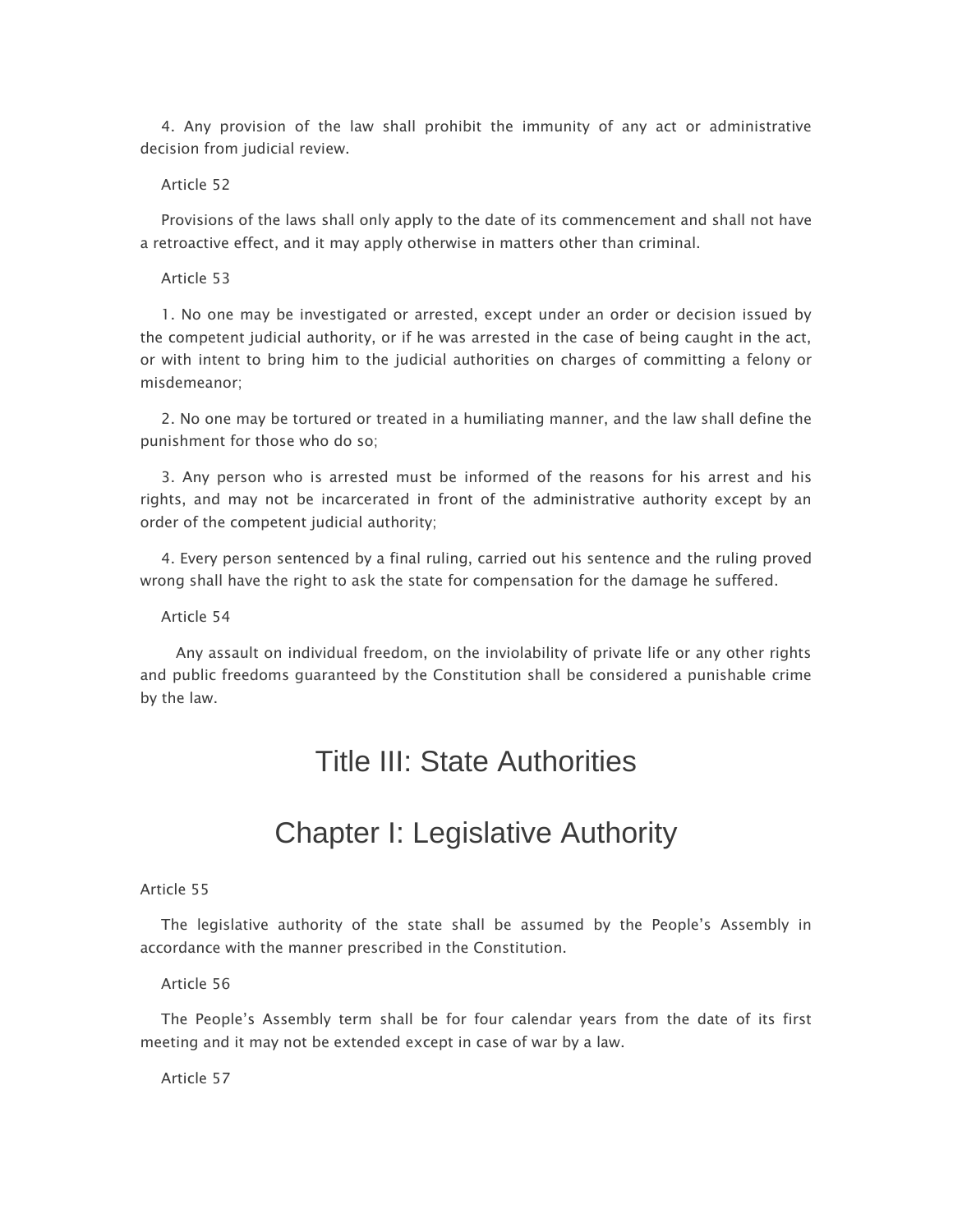Members of the People's Assembly shall be elected by the public, secret, direct and equal vote in accordance with the provisions of the Election Law.

#### Article 58

A member of the People's Assembly shall represent the whole people, and his/her commission may not be defined by a restriction or condition, and shall exercise duties under the guidance of hi/hers honor and conscience.

## Article 59

Voters shall be the citizens who have completed eighteen years of age and met the conditions stipulated in the Election Law.

#### Article 60

1. The system of electing members of the People's Assembly, their number and the conditions to be met by the candidates shall be determined by a law;

2. Half of the members of the People's Assembly at least shall be of the workers and farmers, and the law shall state the definition of the worker and the farmer.

#### Article 61

The Election Law shall include the provisions that ensure:

1. The freedom of voters to choose their representatives and the safety and integrity of the electoral procedures;

2. The right of candidates to supervise the electoral process;

3. Punishing those who abuse the will of the voters;

4. Identifying the regulations of financing election campaigns;

5. Organizing the election campaign and the use of media outlets.

## Article 62

1. Elections shall be held during the sixty days preceding the expiry date of the mandate of the People's Assembly term;

2. The People's Assembly shall continue its meetings if no other Assembly is elected and it shall remain in place until a new Assembly is elected.

## Article 63

If the membership of a member of the People's Assembly is vacant for some reason, an alternative shall be elected within sixty days from the date of the membership vacancy, provided that the remaining term of the Assembly is no less than six months. The membership of the new member shall end by the expiry date of the mandate of the Assembly's term, and the Election Law shall determine the cases of vacant membership.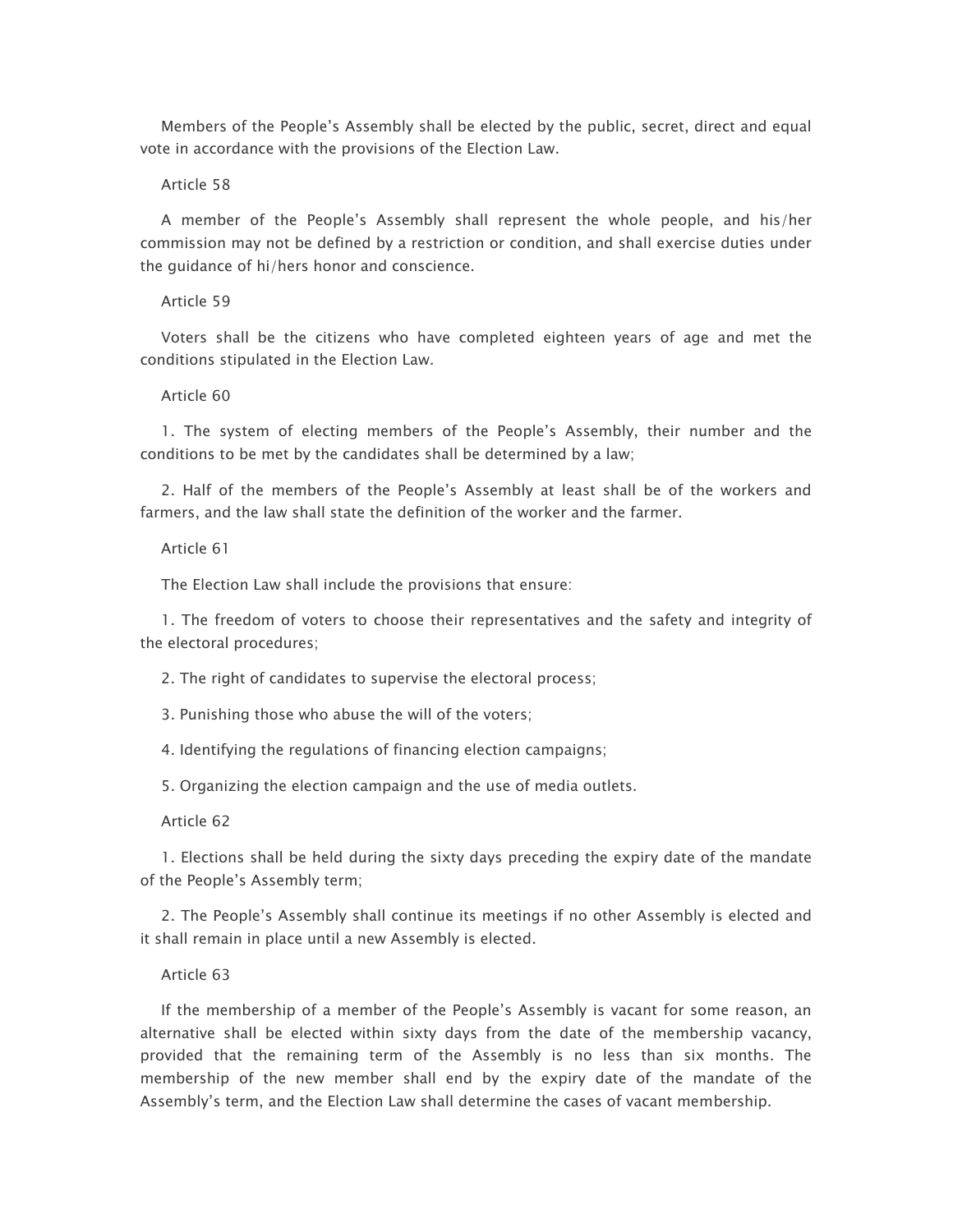1. The People's Assembly shall be called to convene by a decree issued by the President of the Republic within fifteen days from the expiry date of the mandate of the existing Assembly or from the date of announcing the election results in case of not having such an Assembly. The People's Assembly shall be definitely convened on the sixteenth day if the call-to-convene decree is not issued;

2. The Assembly shall elect, at its first meeting, its speaker and members who shall be annually re-elected.

## Article 65

1. The Assembly shall call for three regular sessions per year; the total of which should not be less than six months, and the Assembly's rules of procedure shall set the time and duration of each of them;

2. The Assembly may be invited to extraordinary sessions upon the request of the Speaker, one third of the members of the Assembly or the Assembly's office;

3. The last legislative session of the year shall remain open until the approval of the state budget.

#### Article 66

1. The Supreme Constitutional Court shall have jurisdiction to consider appeals related to the elections of the members of the People's Assembly.

2. Appeals shall be submitted by the candidate within three days from the date of announcing the results; and the court shall decide its final judgments within seven days from the expiry date of submitting appeals.

#### Article 67

Members of the People's Assembly shall swear-in the constitutional oath mentioned in Article 7 of the Constitution.

#### Article 68

The emoluments and compensations of members of the People's Assembly shall be determined by a law.

#### Article 69

The People's Assembly shall put its rules of procedure to regulate the manner of working in it and the way of exercising its functions, and define terms of reference of the Assembly' office.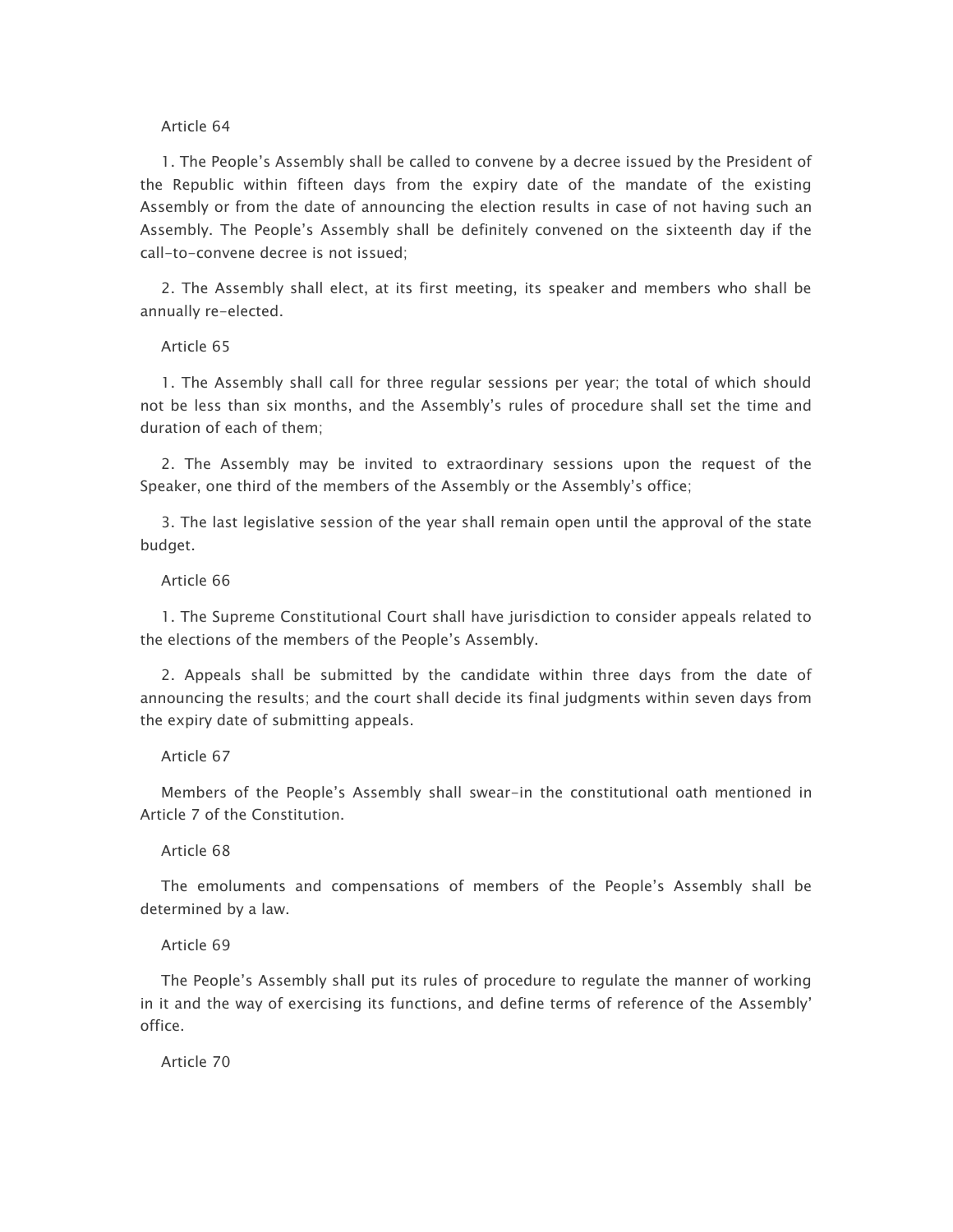Members of the People's Assembly shall not be questioned in a civil or criminal manner because of events or opinions they express or during a vote in public or private meetings and during the work of the committees.

Article 71

Members of the People's Assembly shall enjoy immunity for the mandate duration of the Assembly. Criminal proceedings against any member of them shall be taken after having a prior permission from the Assembly unless caught in the act. In non-session cases, permission shall be taken from the Assembly's office, and the Assembly shall be notified by any action taken at its first meeting.

Article 72

1. No member may take advantage of membership in any business;

2. The law shall specify the business which may not be combined with the membership in the Assembly.

Article 73

1. The speaker of the People's Assembly shall represent the Assembly, sign and speak on its behalf;

2. The People's Assembly shall have special guards under the authority of the Speaker of the Assembly; and no armed force may enter the Assembly without the permission of its Speaker.

Article 74

Members of the People's Assembly shall exercise the right of proposing laws and directing questions and inquiries to the cabinet or a minister in accordance with the rules of procedure of the Assembly.

Article 75

The People's Assembly undertakes the following functions:

- 1. Approval of laws;
- 2. Discussing the statement of the cabinet;
- 3. Perform a vote of no-confidence in the cabinet or a minister;
- 4. Approval of the general budget and final accounts;
- 5. Approval of development plans;

6. Approval of international treaties and conventions related to the safety of the state, including treaties of peace, alliance and all treaties related to the rights of sovereignty or conventions which grant privileges to foreign companies or institutions as well as treaties and conventions entailing additional expenses not included in its budget; or treaties and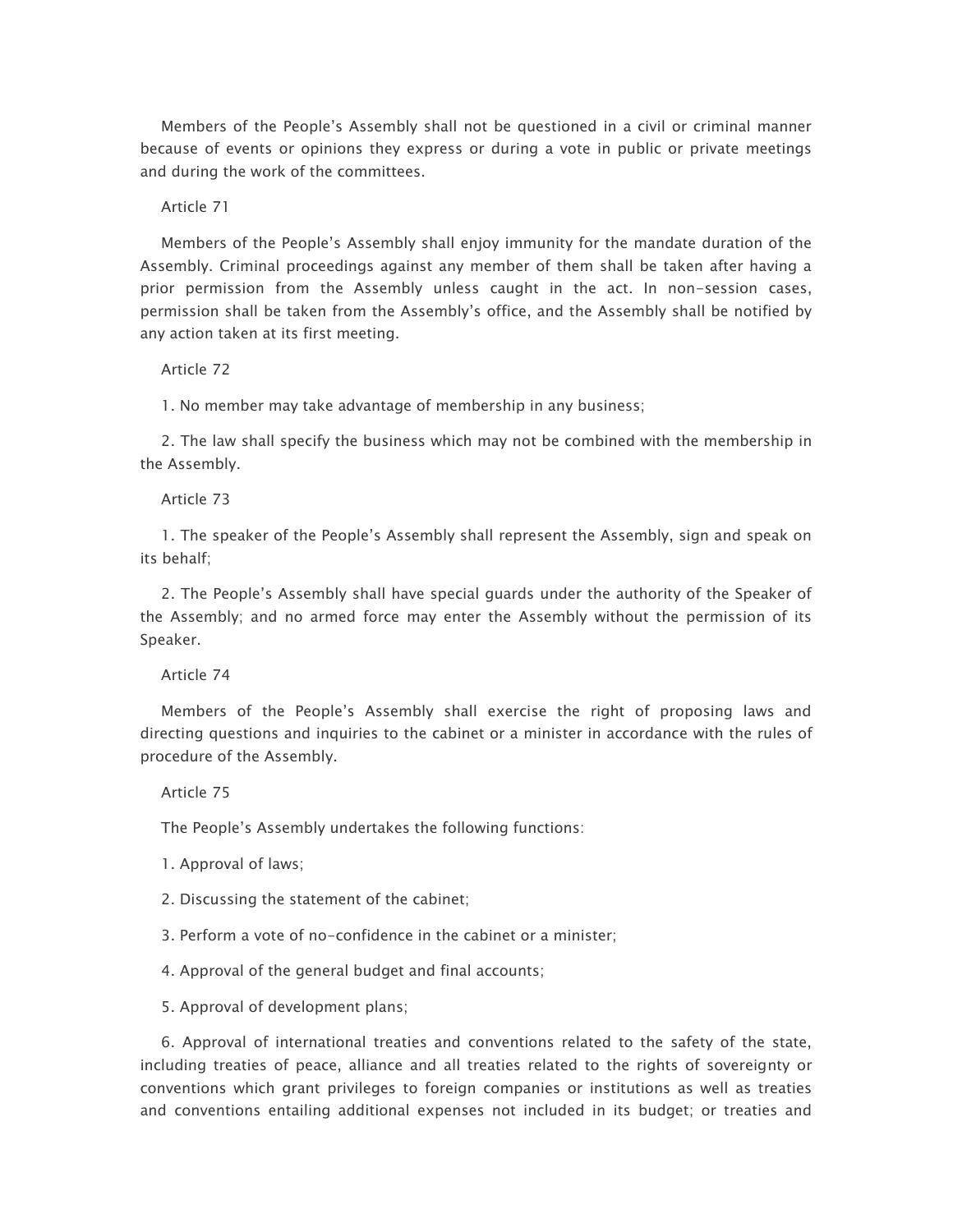conventions related to loans' contract or that are contrary to the provisions of the laws in force and requires new legislation which should come into force;

7. Approval of a general amnesty;

8. Accepting or rejecting the resignation of one of the members of the Assembly.

Article 76

1. The Prime Minister shall present the cabinet's statement within thirty days from the date of its formation to the People's Assembly for discussion;

2. The cabinet shall be responsible for the implementation of its statement before the People's Assembly;

3. If the Assembly is not in a regular session, it shall be invited to convene an extraordinary session.

Article 77

1. A vote of no-confidence can only be conducted after the cabinet or one of its ministers is questioned in the Assembly; a vote of no-confidence should be upon a proposal made by at least a fifth of the members of the People's Assembly and it must be obtained with a majority of the members;

2. If a vote of no-confidence is obtained, the Prime Minister shall submit the cabinet's resignation to the President, so should the minister who got a vote of no-confidence.

Article 78

The Assembly might form temporary committees from among its members to collect information and find facts on the issues related to exercising its authorities.

Article 79

1. For every fiscal year there shall be one budget; and the beginning of fiscal year shall be determined by a law;

2. The law states the method of preparing the state's general budget;

3. The draft budget should be presented to the people's Assembly at least two months before the beginning of the fiscal year.

#### Article 80

1. The Assembly votes on the budget title by title; and the budget shall not enter into force unless approved by the Assembly;

2. If the Assembly did not complete the process of approving the budget until the beginning of the new fiscal year, the budget of the previous years is used until the new year budget is approved and the revenues are collected in accordance with the laws and regulations in force;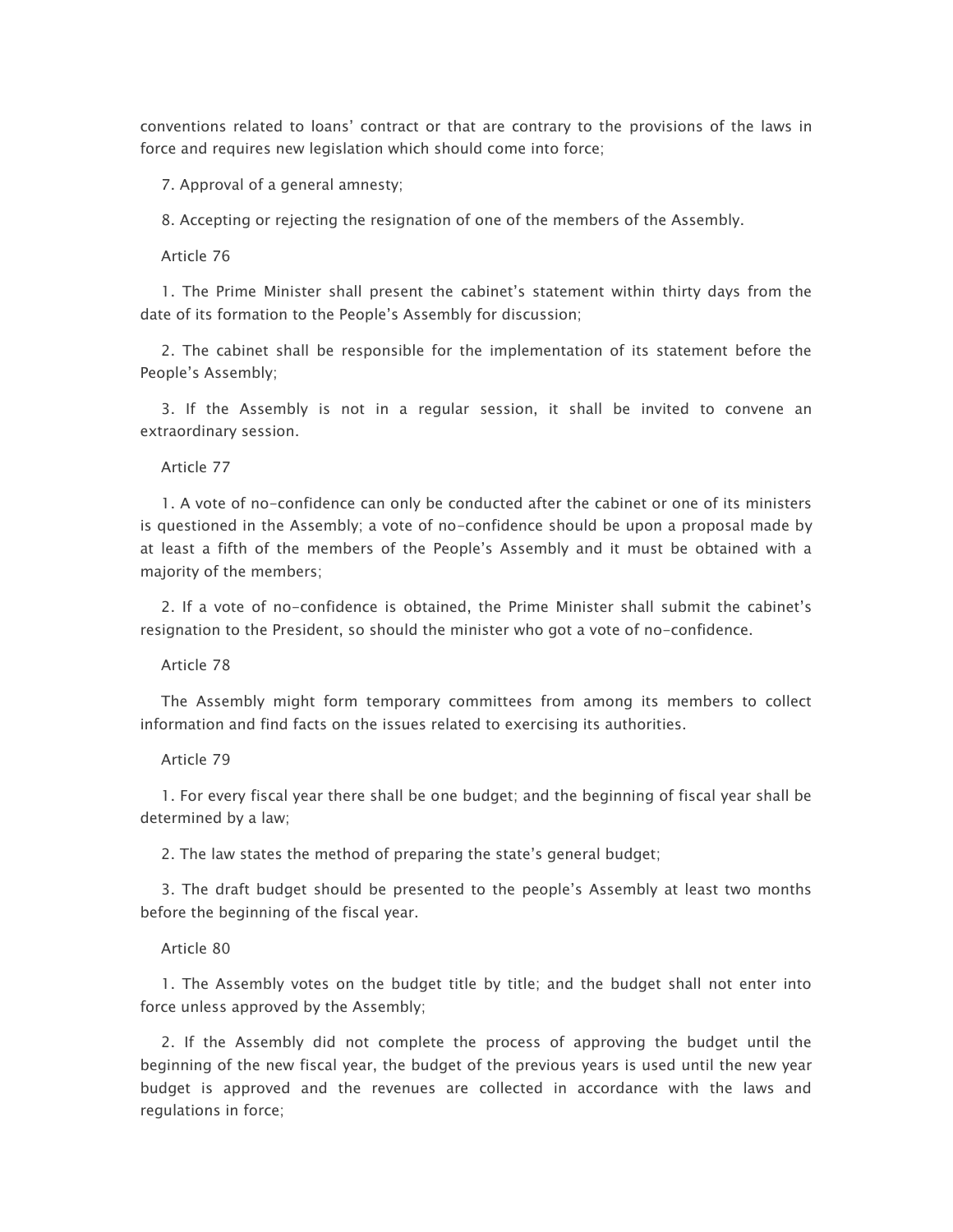3. Appropriations cannot be transferred from one title to another except according to the provisions of the law;

4. The Assembly might not increase the estimates of total revenues or expenditures while examining the budget.

Article 81

The people's Assembly might, after approving the budget, approve laws which could create new expenditures and new revenues to cover them.

Article 82

The final accounts of the fiscal year shall be presented to the People's Assembly within a period not longer than one year as of the end of this year. The final account is done by a law; and the same procedures in approving the budget apply to the final account period.

# Chapter Two: The Executive Authority

## (1) The President of the Republic

Article 83

The President of the Republic and the Prime Minister exercise executive authority on behalf of the people within the limits provided for in the constitution.

Article 84

The candidate for the office of President of the Republic should:

1. Have completed forty years of age;

2. Be of Syrian nationality by birth, of parents who are of Syrian nationality by birth;

3. Enjoy civil and political rights and not convicted of a dishonorable felony, even if he was reinstated;

4. Not be married to a non-Syrian wife;

5. Be a resident of the Syrian Arab Republic for no less than 10 years continuously upon being nominated.

Article 85

The nomination of a candidate for the office of President of the Republic shall be as follows:

1. The Speaker of the People's Assembly calls for the election of the President of the Republic before the end of the term of office of the existing president by no less than 60 days and no more than 90 days;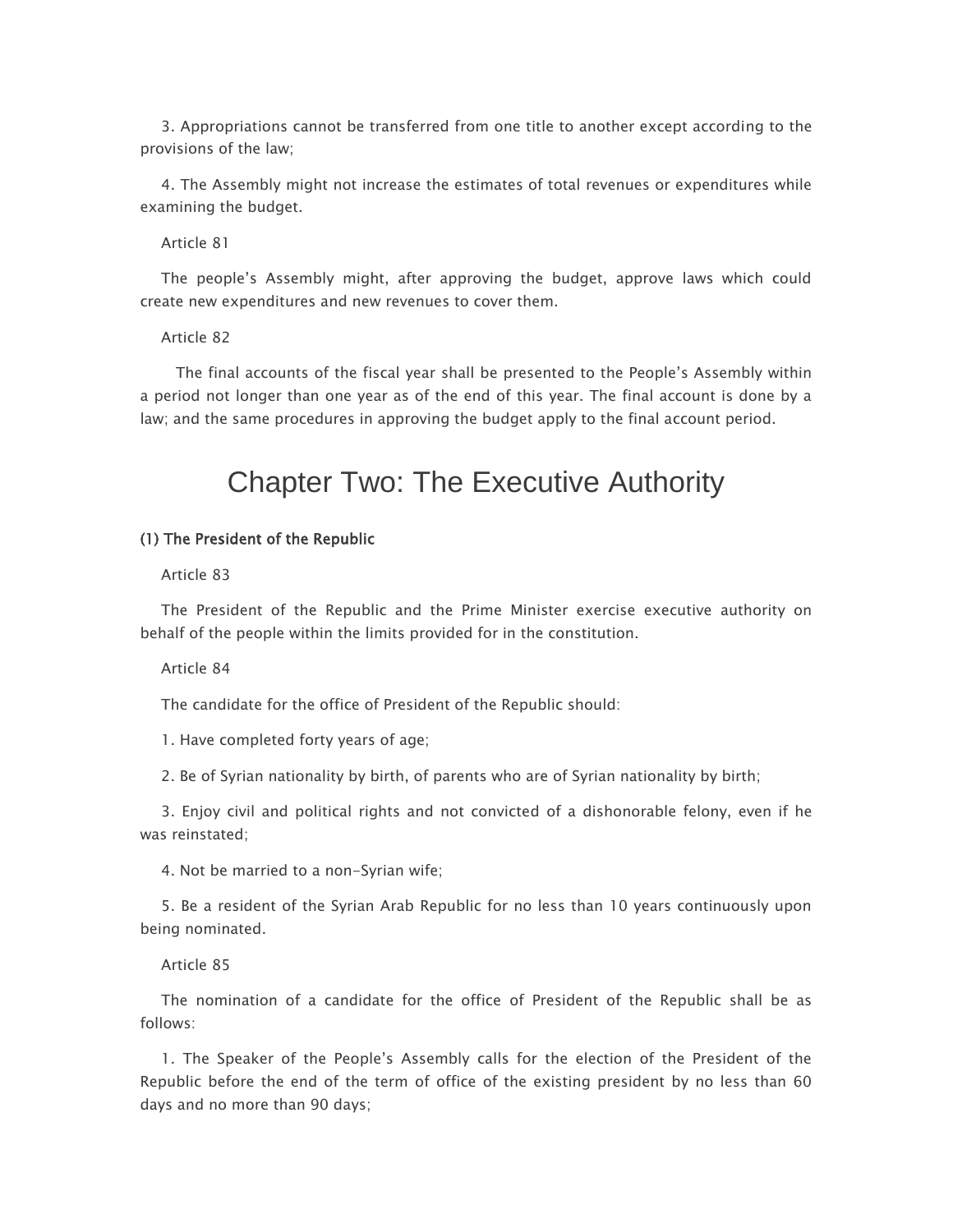2. The candidacy application shall be made to the Supreme Constitutional Court, and is entered in a special register, within 10 days of announcing the call for electing the president;

3. The candidacy application shall not be accepted unless the applicant has acquired the support of at least 35 members of the People's Assembly; and no member of the assembly might support more than one candidate;

4. Applications shall be examined by the Supreme Constitutional Court; and should be ruled on within 5 days of the deadline for application;

5. If the conditions required for candidacy were met by only one candidate during the period set for applying, the Speaker of the people's assembly should call for fresh nominations according to the same conditions.

Article 86

1. The President of the Republic shall be elected directly by the people;

2. The candidate who wins the election for the President of the Republic is the one who gets the absolute majority of those who take part in the elections. If no candidate receives that majority, a rerun is carried out between the two candidates who receive the largest number of votes;

3. The results shall be announced by the Speaker of the People's Assembly.

Article 87

1. If the People's Assembly was dissolved during the period set for electing a new President of the Republic, the existing President of the Republic continues to exercise his duties until after the new Assembly is elected and convened; and the new President of the Republic shall be elected within the 90 days which follow the date of convening this Assembly;

2. If the term of the President of the Republic finished and no new president was elected, the Existing President of the Republic continues to assume his duties until the new president is elected.

Article 88

The President of the Republic is elected for 7 years as of the end of the term of the existing President. The President can be elected for only one more successive term.

Article 89

1. The Supreme Constitutional Court has the jurisdiction to examine the challenges to the election of the President of the Republic;

2. The challenges shall be made by the candidate within 3 days of announcing the results; and the court rules on them finally within 7 days of the end of the deadline for making the challenges.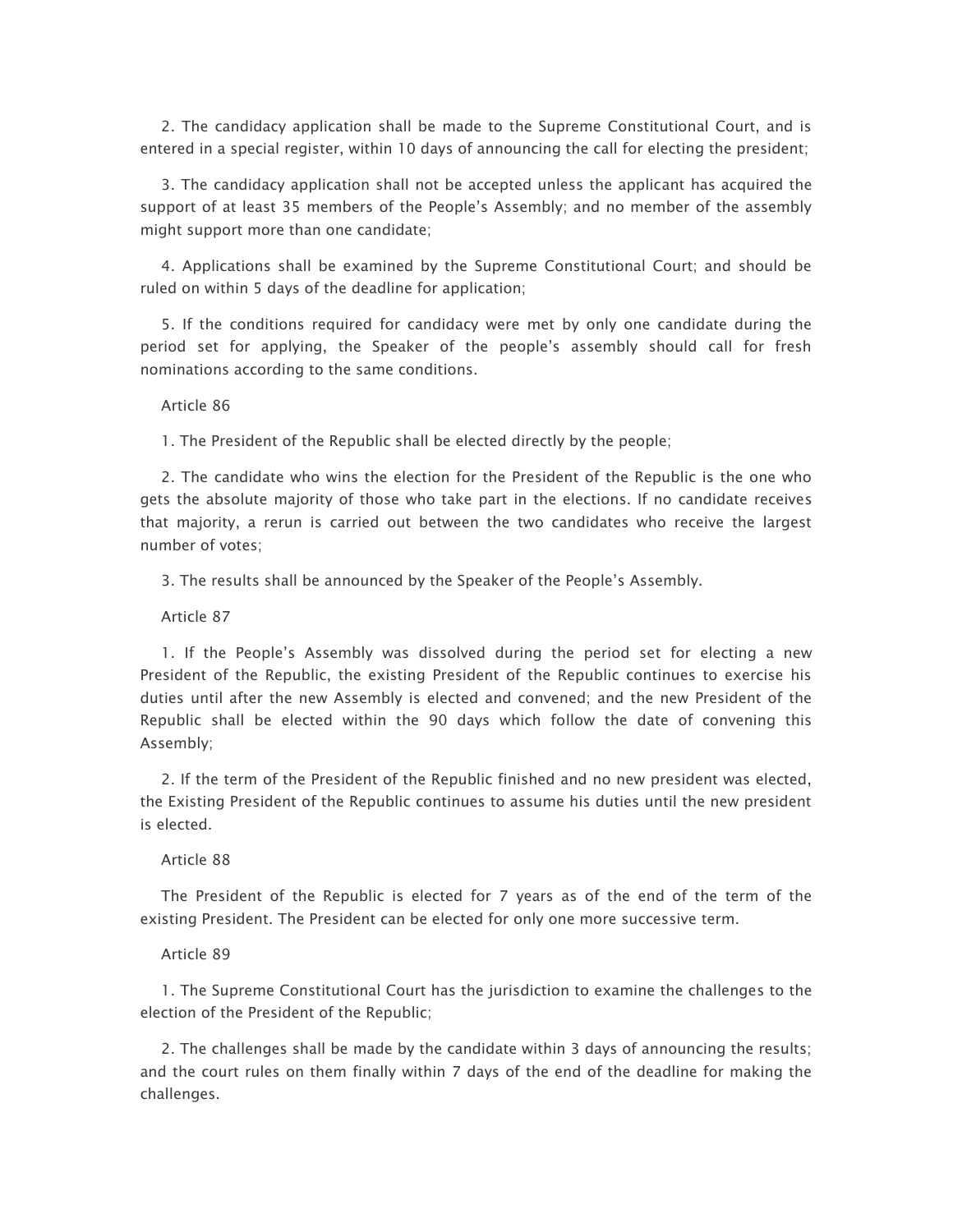The President of the Republic shall be sworn in before the People's Assembly before assuming his duties by repeating the constitutional oath mentioned in Article 7 of the Constitution.

## Article 91

1. The President of the Republic might name one or more deputies and delegate to them some of his authorities;

2. The Vice-president is sworn in before the President of the Republic by repeating the constitutional oath mentioned in Article 7 of the Constitution.

## Article 92

If an impediment prevented the President of the Republic from continuing to carry out his duties, the Vice-president shall deputize for him.

#### Article 93

1. If the office of the President of the Republic becomes vacant or if he is permanently incapacitated, the first Vice-president assumes the President's duties for a period of no more than 90 days of the President of the Republic's office becoming vacant. During this period new presidential elections shall be conducted;

2. If the office of the President of the Republic becomes vacant, and he does not have a Vice-president, his duties shall be assumed temporarily by the Prime Minister for a period of no more than 90 days of the date of the President of the Republic's office becoming vacant. During this period new presidential elections shall be conducted.

#### Article 94

If the President of the Republic resigned from office, he should address the resignation letter to the People's Assembly.

#### Article 95

The protocol, privileges and allocations required for the office of President of the Republic shall be set out in a law.

#### Article 96

The President of the Republic shall insure respect for the Constitution, the regular running of public authorities, protection of national unity and survival of the state.

## Article 97

The President of the Republic shall name the Prime Minister, his deputies, ministers and their deputies, accept their resignation and dismiss them from office.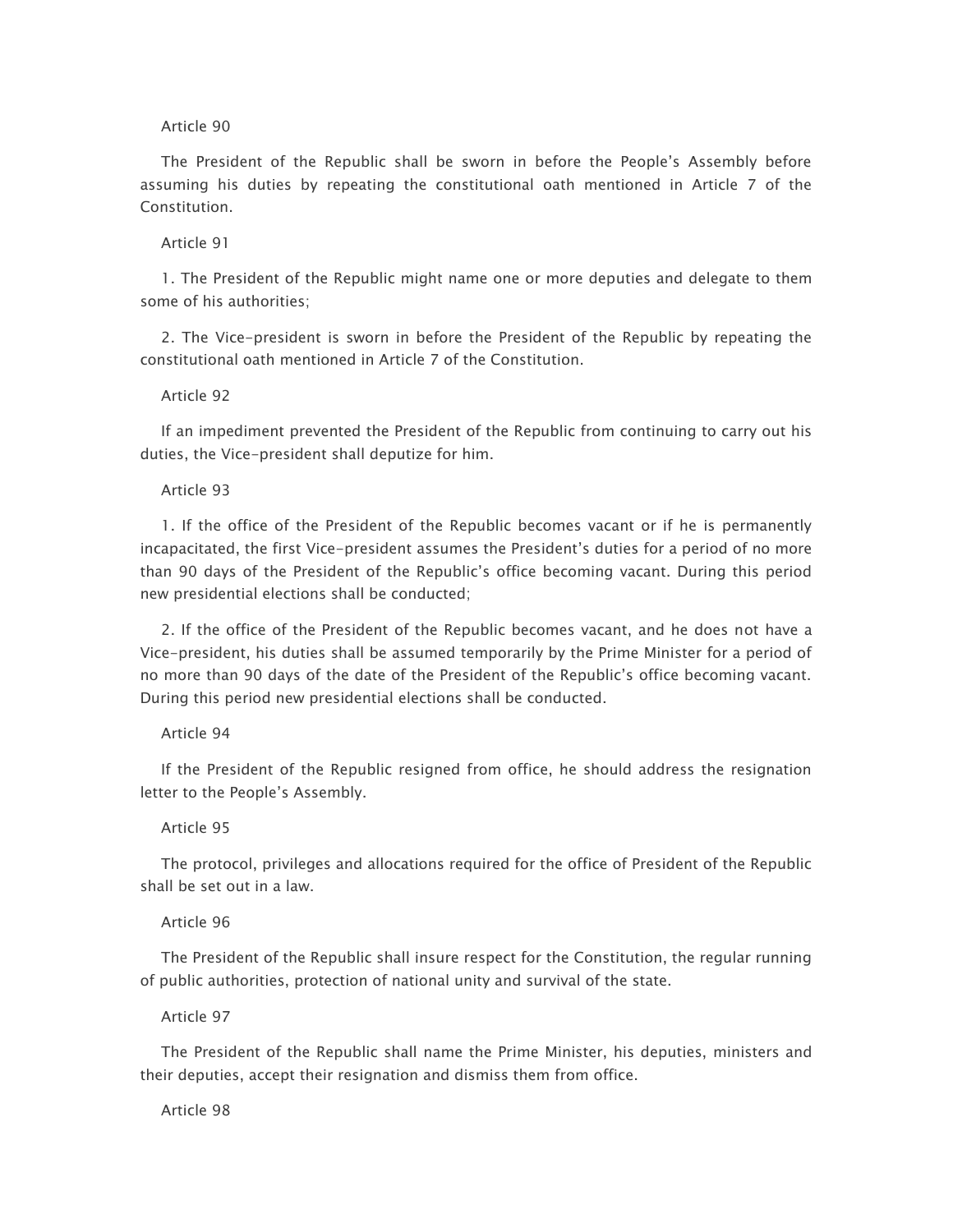In a meeting chaired by him, the President of the Republic lays down the general policy of the state and oversees its implementation.

#### Article 99

The President of the Republic might call the Council of Ministers to a meeting chaired by him; and might ask for reports from the Prime Minister and the ministers.

#### Article 100

The President of the Republic shall pass the laws approved by the People's Assembly. He might also reject them through a justified decision within one month of these laws being received by the Presidency. If they are approved a second time by the People's Assembly with a two thirds majority, they shall be passed by the President of the Republic.

#### Article 101

The President of the Republic shall pass decrees, decisions and orders in accordance with the laws.

## Article 102

The President of the Republic declares war, calls for general mobilization and concludes peace agreements after obtaining the approval of the People's Assembly.

#### Article 103

The President of the Republic declares the state of emergency and repeals it in a decree taken at the Council of Ministers chaired by him with a two thirds majority, provided that the decree is presented to the People's Assembly in its first session. The law sets out the relevant provisions.

#### Article 104

The President of the Republic accredits heads of diplomatic missions in foreign countries and accepts the credentials of heads of foreign diplomatic missions in the Syrian Arab Republic.

## Article 105

The President of the Republic is the Commander in Chief of the army and armed forces; and he issues all the decisions necessary to exercise this authority. He might delegate some of these authorities.

#### Article 106

The President of the Republic appoints civilian and military employees and ends their services in accordance with the law.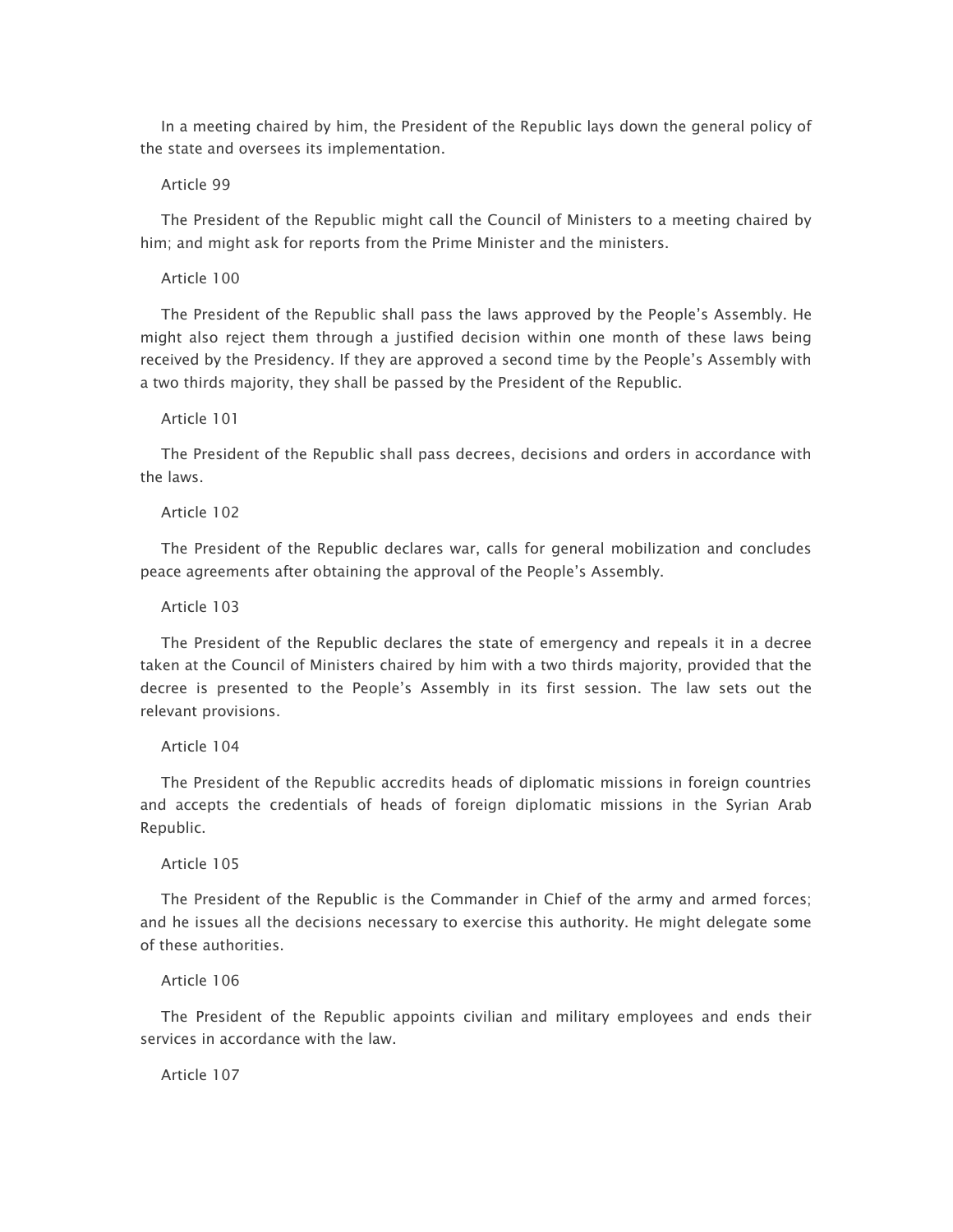The President of the Republic concludes international treaties and agreements and revokes them in accordance with provisions of the Constitution and rules of international law.

#### Article 108

The President of the Republic grants special amnesty and might reinstate individuals.

Article 109

The President of the Republic has the right to award medals and honors.

Article 110

The President of the Republic might address letters to the People's Assembly and make statements before it.

Article 111

1. The President of the Republic might decide to dissolve the People's Assembly in a justified decision he makes;

2. Elections for a new People's Assembly shall be conducted within 60 days of the date of dissolution;

3. The People's Assembly might not be dissolved more than once for the same reason.

Article 112

The President of the Republic might prepare draft laws and refer them to the People's Assembly to consider them for approval.

Article 113

1. The President of the Republic assumes the authority of legislation when the People's Assembly is not in session, or during sessions if absolute necessity requires this, or in the period during which the Assembly is dissolved.

2. These legislation shall be referred to the Assembly within 15 days of its first session;

3. The Assembly has the right to revoke such legislation or amend them in a law with a majority of two thirds of the members registered for attending the session, provided it is no less than the absolute majority of all its members. Such amendment or revocation shall not have a retroactive effect. If they are not amended or revoked, they shall be considered approved.

Article 114

If a grave danger and a situation threatening national unity, the safety and integrity of the territories of the homeland occurs, or prevents state institutions from shouldering their constitutional responsibilities, the President of the Republic might take the quick measures necessitated by these circumstances to face that danger.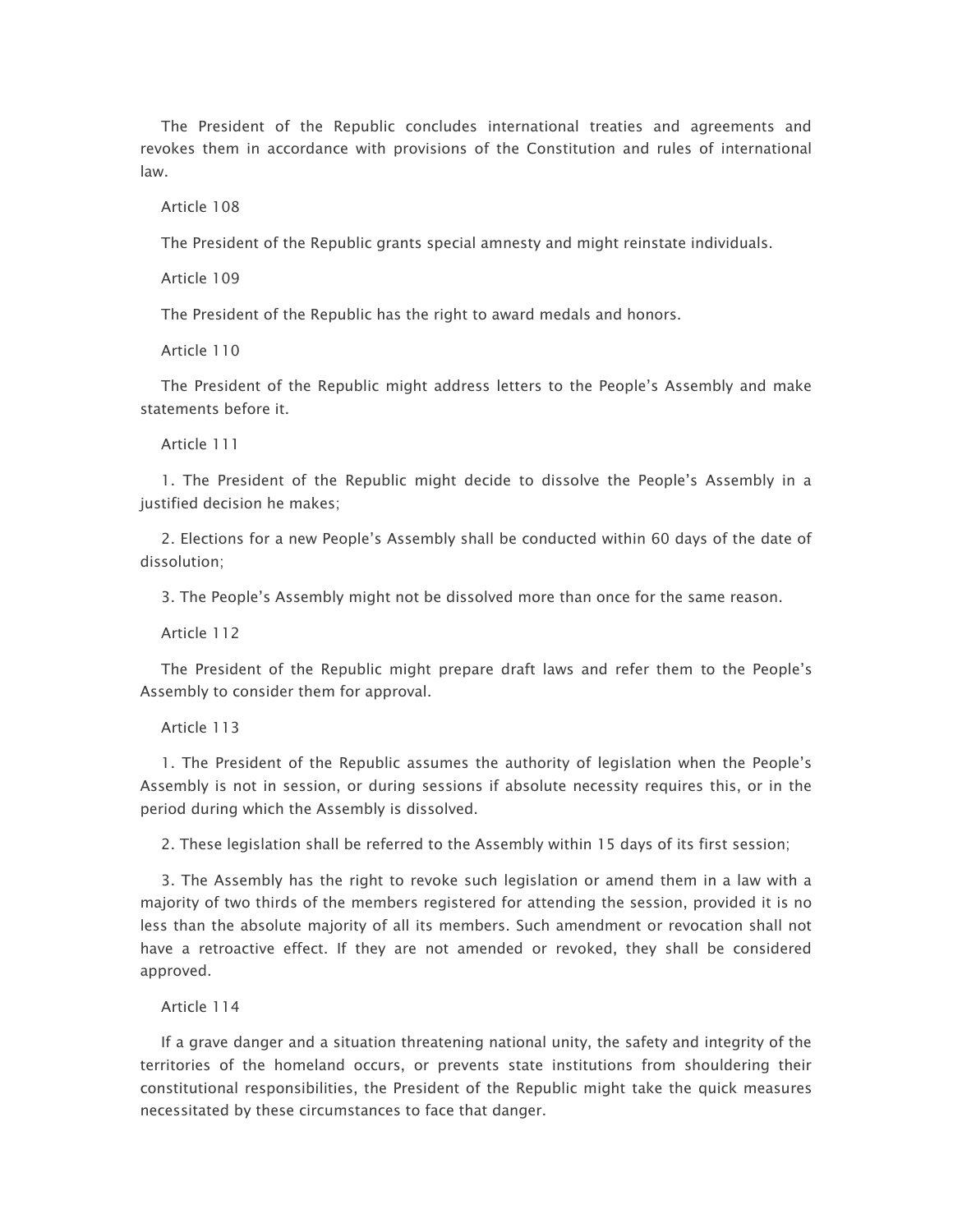The President of the Republic might set up special bodies, councils and committees whose tasks and mandates are set out in the decisions taken to create them.

## Article 116

The President of the Republic might call for a referendum on important issues which affect the higher interests of the country. The result of the referendum shall be binding and come into force as of the date of its announcement; and it shall be published by the President of the Republic.

## Article 117

The President of the Republic is not responsible for the acts he does in carrying out his duties except in the case of high treason; and the accusation should be made through a People's Assembly decision taken by the Assembly in a public vote and with a two thirds majority in a secret session based on a proposal made by at least one third of the members. He shall be tried before the Supreme Constitutional Court.

#### (2) The Council of Ministers

Article 118

1. The Council of Ministers is the highest executive and administrative authority of the state. It consists of the Prime Minister, his deputies and the ministers. It supervises the implementation of the laws and regulations and oversees the work of state institutions;

2. The Prime Minister supervises the work of his deputies and the ministers.

## Article 119

The allocations and benefits of the Prime Minister, his deputies and the ministers shall be set out in a law.

## Article 120

The Prime Minister, his deputies and the ministers shall be sworn in before the President of the Republic when a new government is formed by repeating the constitutional oath mentioned in Article 7 of the Constitution before they start their work. When the government is reshuffled, only the new ministers shall be sworn in.

#### Article 121

The Prime Minister, his deputies and the ministers shall be responsible before the President of the Republic and the People's Assembly.

#### Article 122

The minister is the highest administrative authority in his ministry, and he shall implement the state's public policy in relation to his ministry.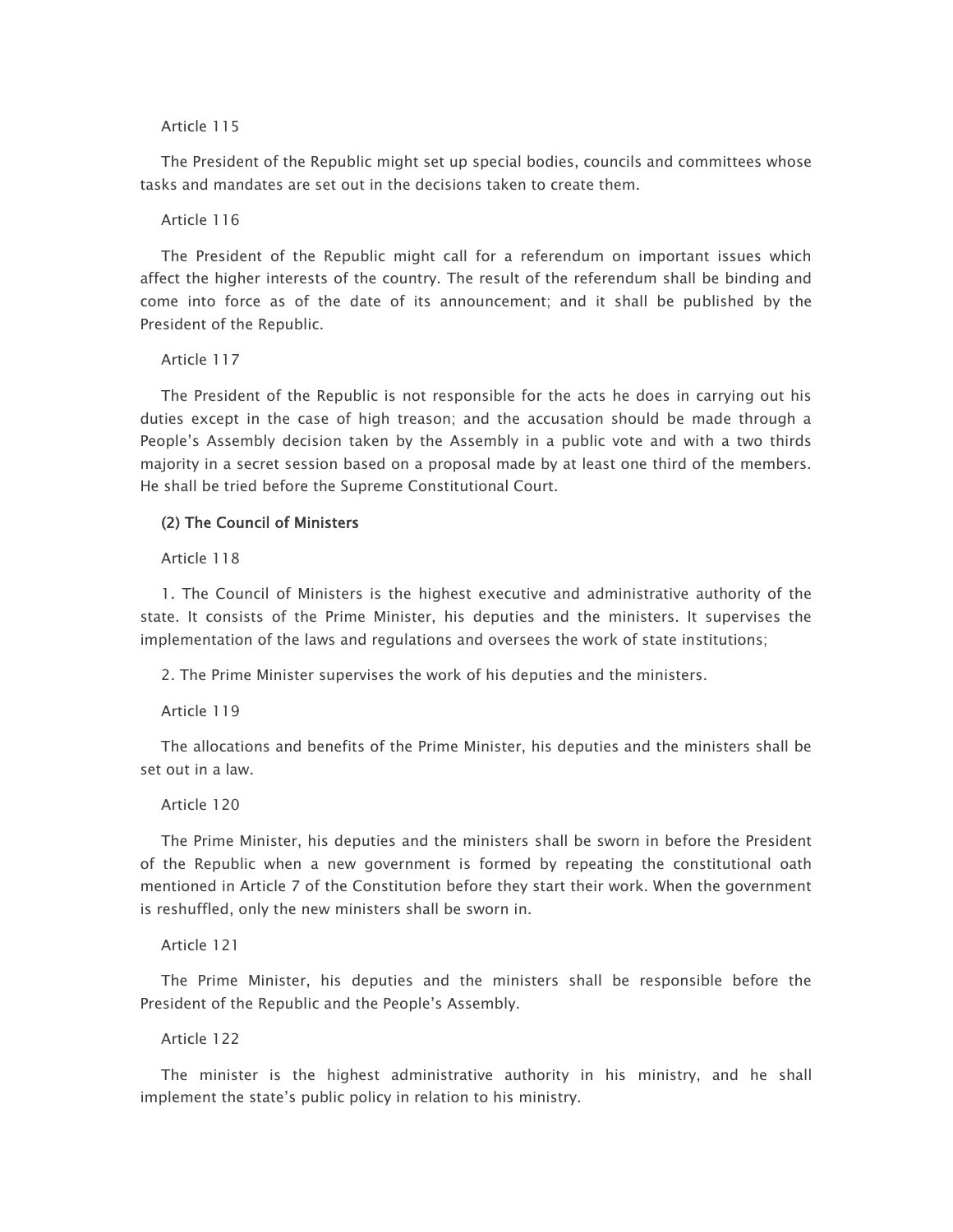While in office, ministers shall be barred from being members of the boards of private companies or agents for such companies and from carrying out, directly or indirectly, any commercial activity or private profession.

Article 124

1. The Prime Minister, his deputies and the ministers shall be responsible for their acts, from a civil and penal perspective, in accordance with the law;

2. The President of the Republic has the right to refer the Prime Minister, his deputies and the ministers to the courts for any crimes any of them commits while in office or because of such crimes;

3. The accused shall be suspended from office as soon as an indictment is made until a ruling is passed on the accusation made against him. His resignation or dismissal does not prevent his trial. Procedures are conducted as stated in the law.

Article 125

1. The cabinet shall be considered as resigned in the following cases:

a. Upon the end of the term of office of the President of the Republic;

b. Upon the election of a new People's Assembly;

c. If the majority of the ministers resigned.

2. The cabinet carries on in a care taker capacity until a decree is passed naming a new cabinet.

Article 126

An individual can be a minister and a member of the People's Assembly at the same time.

Article 127

Provisions applying to ministers apply to deputy ministers.

Article 128

The mandate of the Council of Ministers is as follows:

1. It draws the executive plans of the state's general policy;

2. It guides the work of ministers and other public bodies;

3. It draws the state's draft budget;

4. It drafts laws;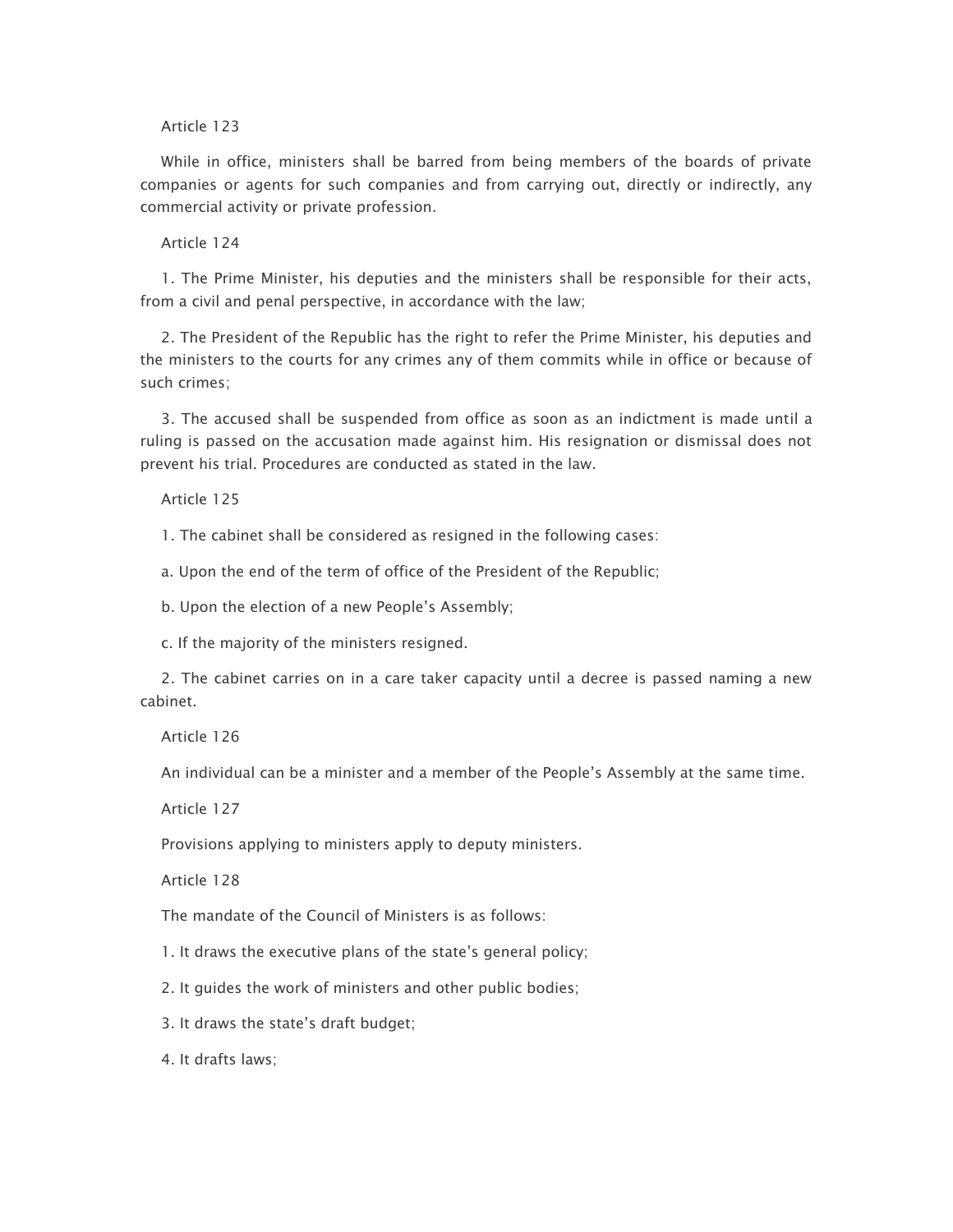5. It prepares development plans and plans for upgrading production and the exploitation of national resources and everything that could support and develop the economy and increase national income;

6. It concludes loan contracts and grants loans in accordance with provisions of the constitution;

7. Concludes treaties and agreements in accordance with provisions of the constitution;

8. Follows up on enforcing the laws and protects the interests and the security of the state and protects the freedoms and rights of the population;

9. Passes administrative decisions in accordance with the laws and regulations and oversees their implementation.

Article 129

The Prime Minister and the ministers exercise the authorities provided for in the laws in force in a manner that does not contravene the authorities given to other authorities in the Constitution, in addition to the other authorities stated in its provisions.

#### (3) Local Councils

Article 130

The Syrian Arab Republic consists of administrative units; and the law states their number, boundaries, authorities and the extent to which they enjoy the status of a legal entity, financial and administrative independence.

Article 131

1. The organization of local administration units is based on applying the principle of decentralization of authorities and responsibilities. The law states the relationship between these units and the central authority, their mandate, financial revenues and control over their work. It also states the way their heads are appointed or elected, their authorities and the authorities of heads of sectors.

2. Local administration units shall have councils elected in a general, secret, direct and equal manner.

# Chapter III: The Judicial Authority

## (1) The Courts and Attorney General's Office

## Article 132

The judicial authority is independent; and the President of the Republic insures this independence assisted by the Supreme Judicial Council.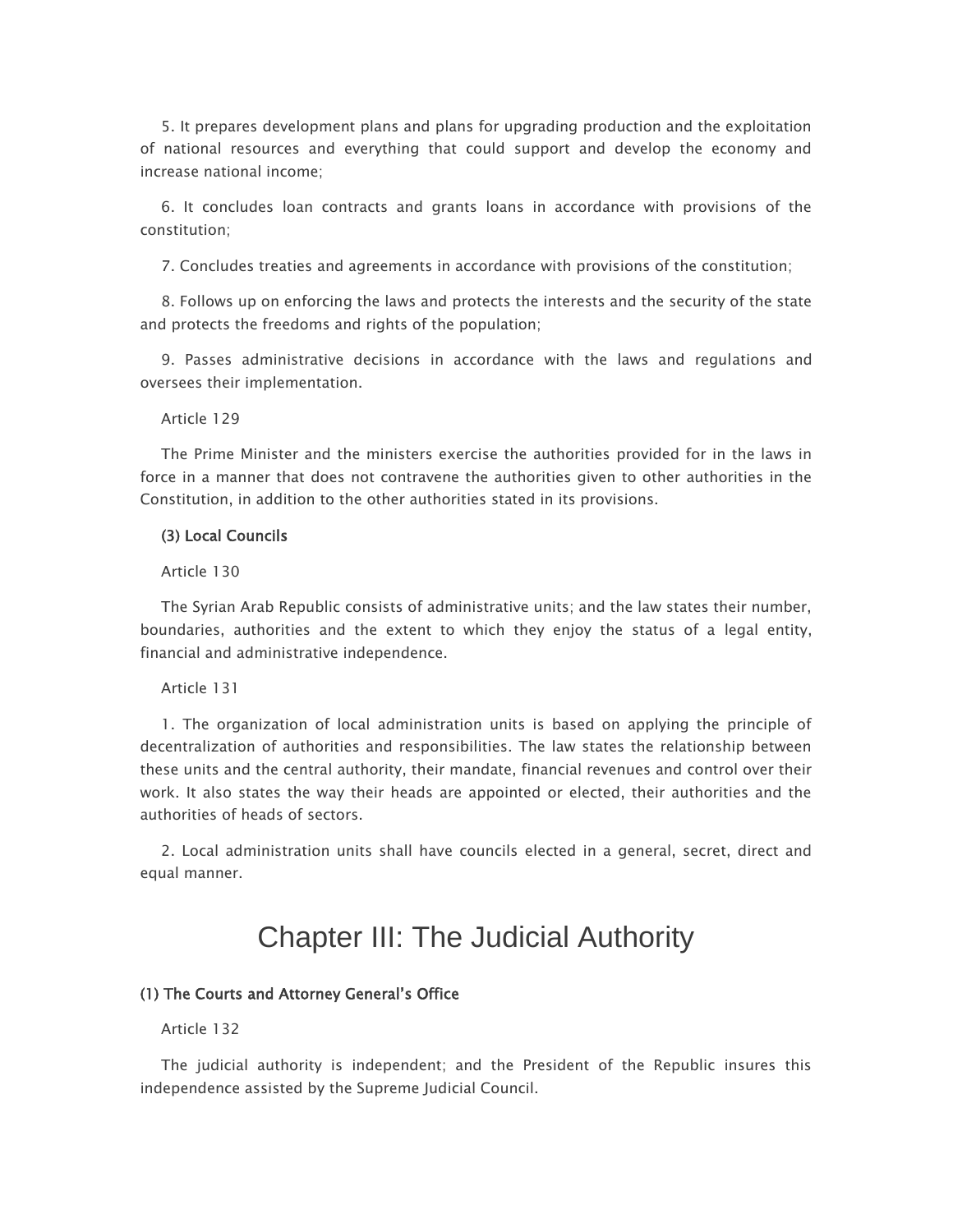1. The Supreme Judicial Council is headed by the President of the Republic; and the law states the way it shall be formed, its mandate and its rules of procedures;

2. The Supreme Judicial Council insures the provision of the guarantees necessary for the independence of the judiciary.

Article 134

1. Judges are independent and there is no authority over them except that of the law;

2. The judges' honor, conscience and impartiality constitute the guarantees for people's rights and freedoms.

Article 135

The law regulates the different branches, categories and degrees of the judicial system. It also states the rules for the mandates of different courts.

Article 136

The law states the conditions for appointing judges, promoting, transferring, disciplining and dismissing them.

Article 137

The Attorney General's Office is a single judicial institution headed by the Minister of Justice. The law regulates its function and mandate.

Article 138

1. Judicial rulings are made in the name of the Arab people of Syria;

2. Not implementing judicial rulings or obstructing their implementation is a crime punished in accordance with provisions of the law.

## (2) Administrative Judiciary

Article 139

The State's Council is in charge of Administrative Judiciary. It is an independent judicial and advisory body. The law states its mandate and conditions for appointing, promoting, transferring, disciplining and dismissing them.

## Title Four: The Supreme Constitutional Court

Article 140

The Supreme Constitutional Court is an independent judicial body based in Damascus.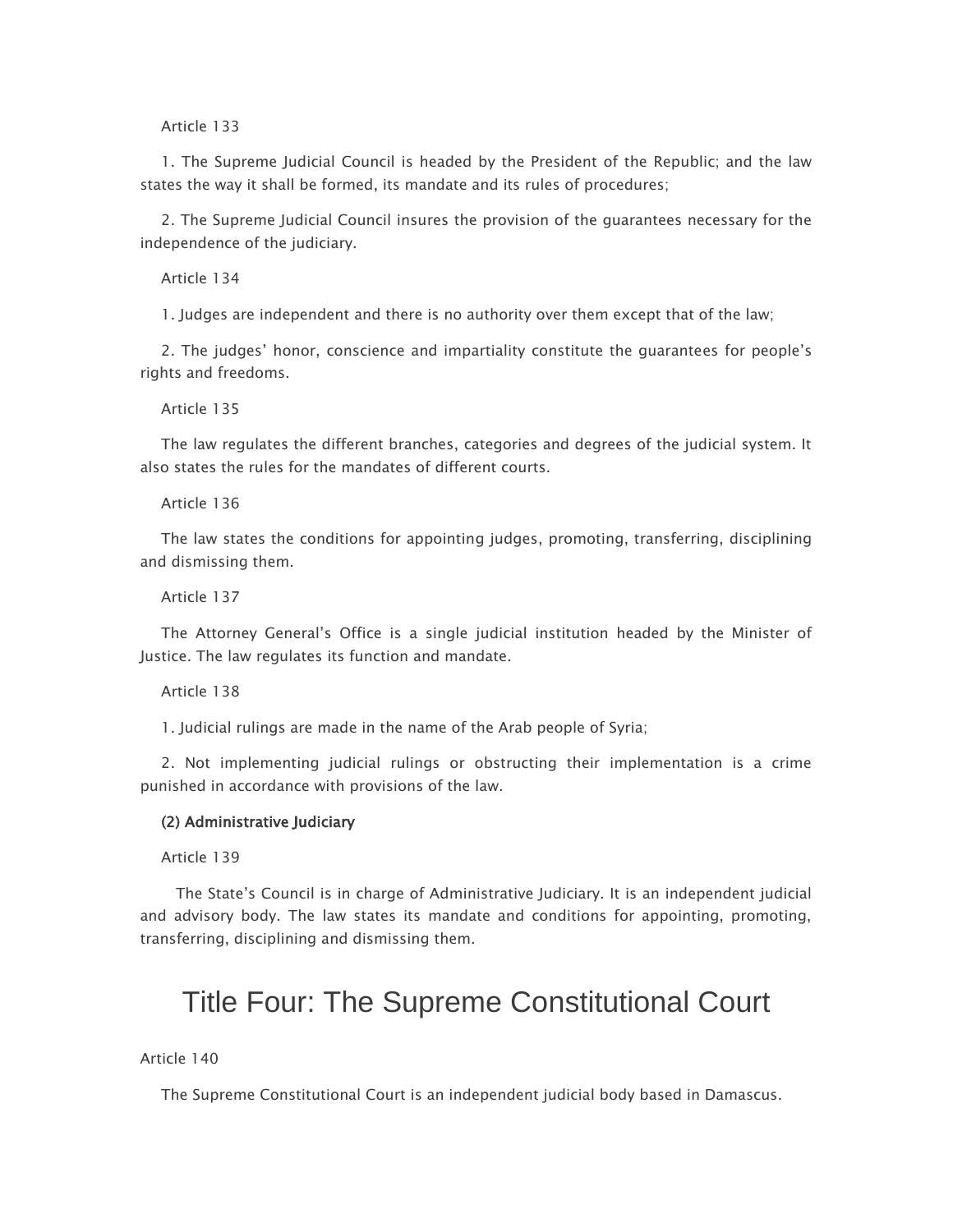The Supreme Constitutional Court consists of at least seven members, one of them shall be named president in a decree passed by the President of the Republic.

## Article 142

An individual cannot be a member of the Supreme Constitutional Court and a minister or a member of the People's Assembly at the same time. The law states the other jobs that cannot be done by a member of the Court.

## Article 143

The duration of membership of the Supreme Constitutional Court shall be four years renewable. Article 144 Members of the Supreme Constitutional Court cannot be dismissed from its membership except in accordance with the law.

## Article 145

President and members of the Supreme Constitutional Court shall be sworn in before the President of the Republic in the presence of the Speaker of the People's Assembly before they assume their duties. They repeat the following oath: "I swear by the Great Almighty to respect the Constitution and the laws of the country and to carry out my responsibilities with integrity and impartiality".

#### Article 146

The mandate of the Supreme Constitutional Court is as follows:

1. Control over the constitutionality of the laws, legislative decrees, bylaws and regulations;

2. Expressing opinion, upon the request of the President of the Republic, on the constitutionality of the draft laws and legislative decrees and the legality of draft decrees;

3. Supervising the election of the President of the Republic and organizing the relevant procedures;

4. Considering the challenges made to the soundness of the measures of electing the President of the Republic and members of the People's Assembly and ruling on these challenges;

5. Trying the President of the Republic in the case of high treason;

6. The law states its other authorities.

Article 147

1. The Supreme Constitutional Court is charged with control over the constitutionality of the laws as follows: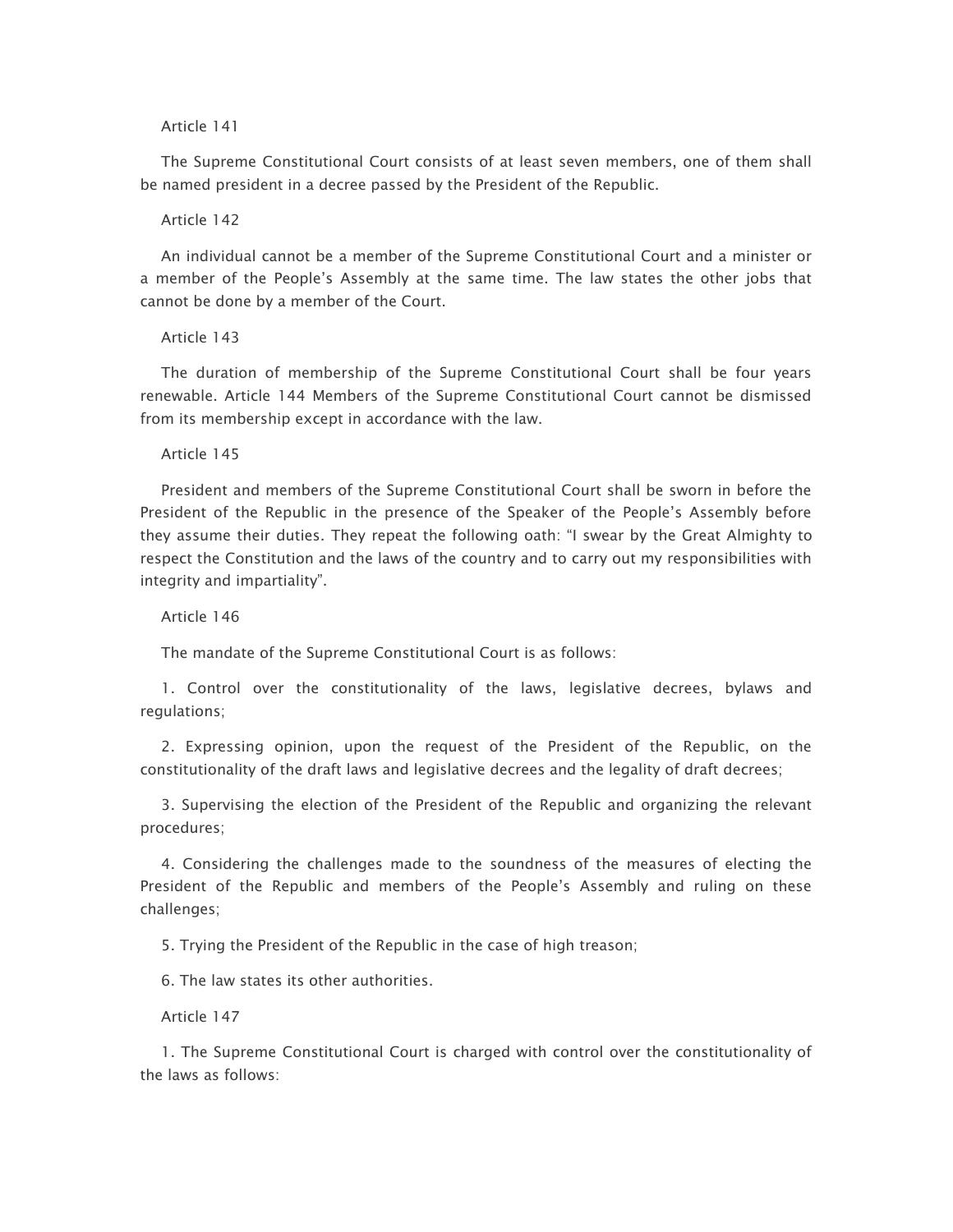a. If the President of the Republic or a fifth of the members of the People's Assembly object to a law before it is passed, on the grounds of its unconstitutionality, it shall be suspended until the Court rules on it within 15 days of the date of lodging the objection at the Court. If the law is urgently needed, the Court shall rule on it within 7 days;

b. If a fifth of the members of the People's Assembly object to a legislative decree, on the grounds of its unconstitutionality within 15 days of it is being presented to the Assembly, the Court shall rule on it within 15 days of lodging the objection at the Court;

c. If the Court ruled that the law, the legislative decree or the bylaw was unconstitutional, the items found to be unconstitutional shall be annulled with retroactive effect and all their consequences shall be removed.

2. Considering the claim of the unconstitutionality of a law or a legislative decree and ruling on it takes place as follows:

a. If an opponent making a challenge claimed the unconstitutionality of a legal text applied by the court whose ruling is being challenged, and if the court considering the challenge found that the claim was serious and should be ruled on, it halts the proceedings of the case and refers it to the Supreme Constitutional Court;

b. The Supreme Constitutional Court shall rule on the claim within 30 days of being entered in its register.

Article 148

The Supreme Constitutional Court shall not consider the constitutionality of the laws put by the President of the Republic to a referendum and obtained the approval of the people.

#### Article 149

The law regulates the principles of considering and ruling on the issues under the mandate of the Supreme Constitutional Court. The law states the number of its staff and the conditions which need to be met by its members. It also states their immunity, responsibilities, salaries and privileges.

## Title Five: Amending the Constitution

#### Article 150

1. The President of the Republic, and so does a third of the members of the People's Assembly, might propose amending the Constitution;

2. The proposal for amending the Constitution shall state the text proposed to be amended and the reasons for making the amendment;

3. As soon as the People's Assembly receives the proposal for amendment, it sets up a special committee to examine it.